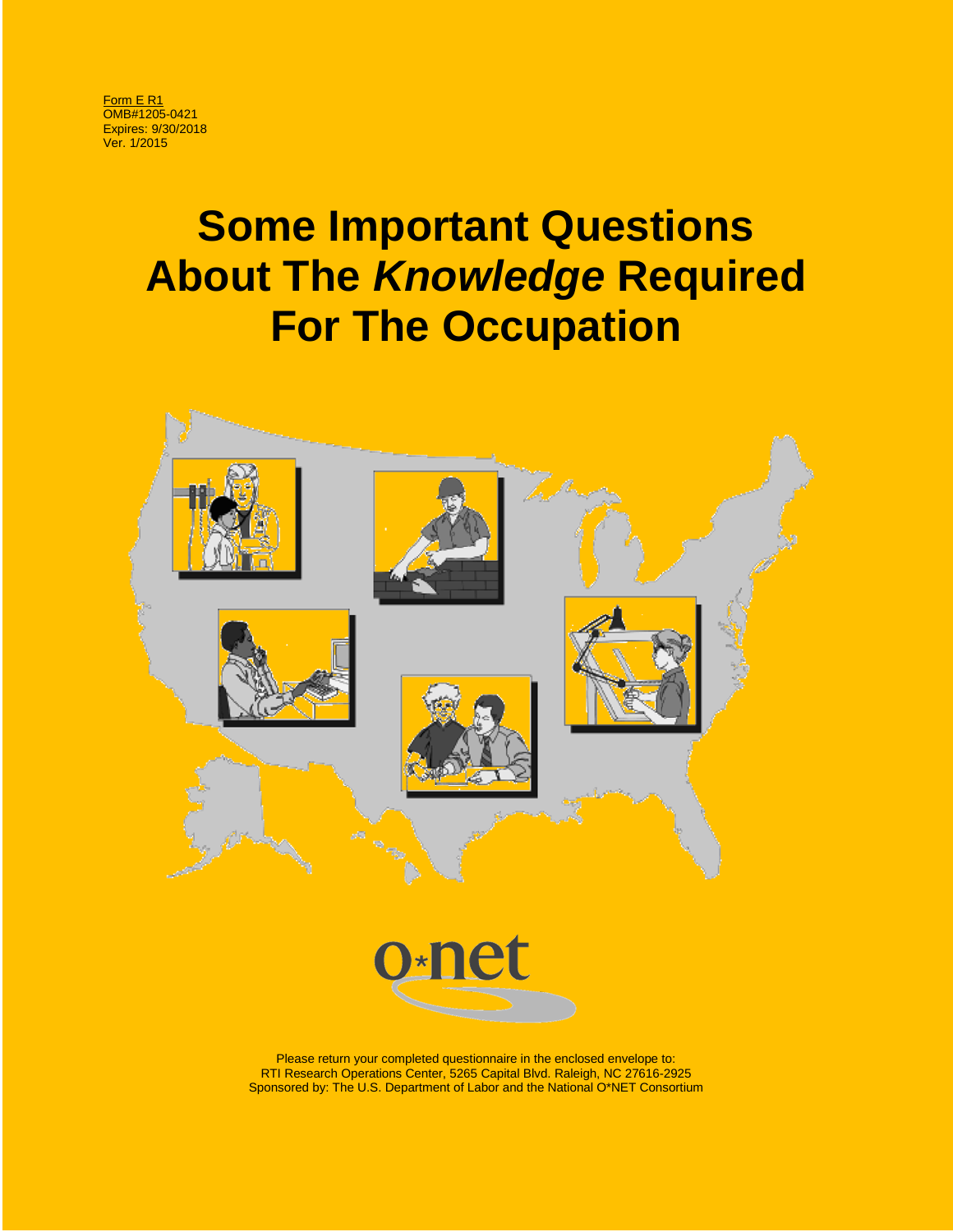Persons are not required to respond to this collection of information unless it displays a currently valid OMB control number. Respondents' obligation to reply to these reporting requirements is voluntary. Public reporting burden for this collection of information is estimated to average 25 minutes per response, including the time for reviewing instructions, and completing and reviewing the collection of information. Send comments regarding this burden estimate or any other aspect of this collection of information, including suggestions for reducing this burden to the U.S. Department of Labor, Office of Workforce Investment, Attn: O\*NET Project, Frances Perkins Building, Mail Stop C4526, 200 Constitution Ave., NW, Washington, DC 20210 (OMB Control Number 1205-0421).

> Return to: Research Triangle Institute Research Operations Center ATTN: O\*NET Data Receipt 5265 Capital Boulevard Raleigh, NC 27616-2925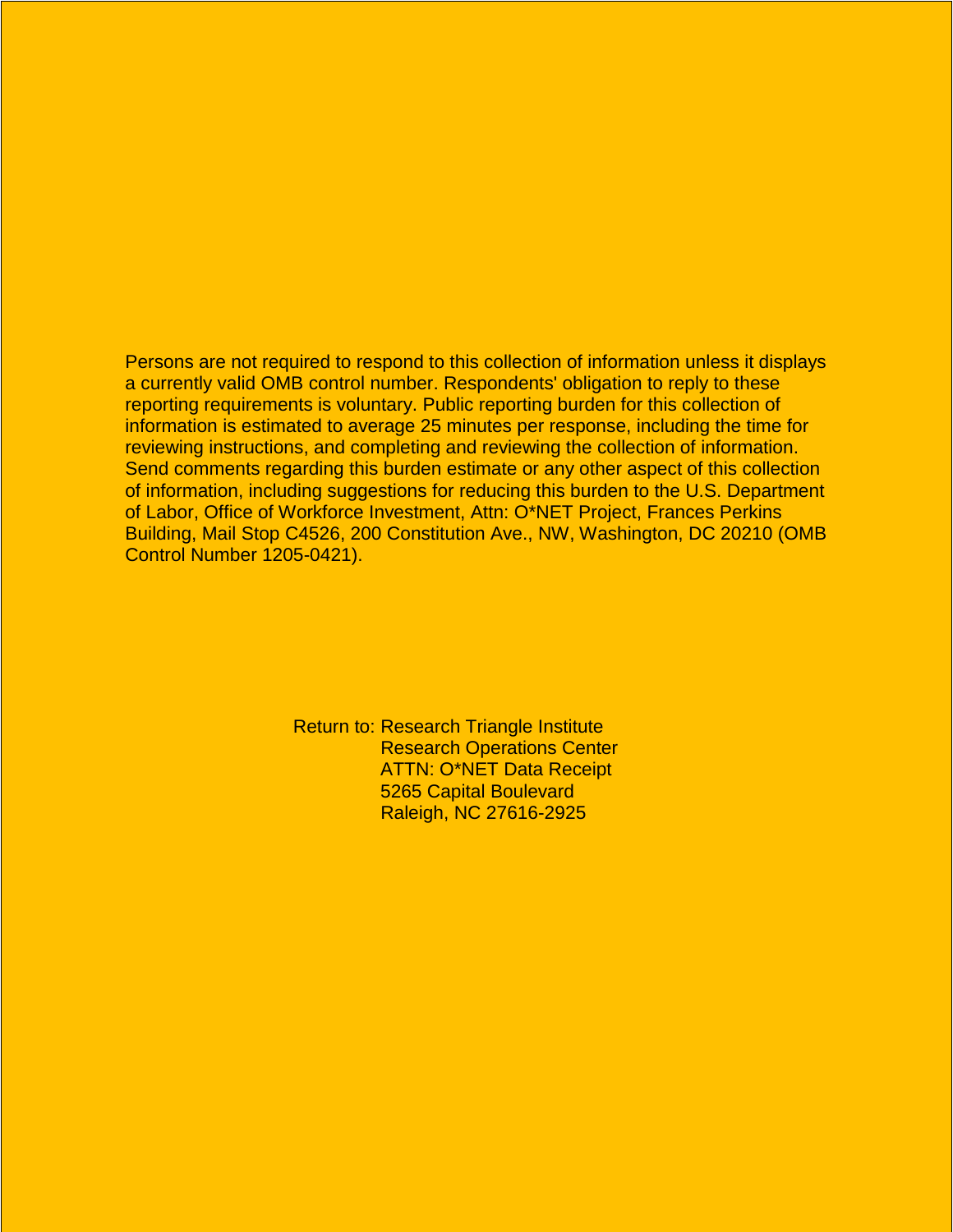## **Instructions for Making Knowledge Ratings**

These questions are about work-related areas of knowledge. **Knowledge areas** are sets of facts and principles needed to address problems and issues that are part of a job. You will be asked about a series of different areas of knowledge and how they relate to workers in the occupation. As an occupation expert, first consider the different knowledge areas needed by workers to perform the occupation. Then, with this information in mind, please answer each question as if you were performing work that is typical of the occupation.

## **Each knowledge area in this questionnaire is named and defined.**

For example:



You are then asked two questions about each knowledge area:

*How important is the knowledge area to the performance of the occupation? A*

For example:



Mark your answer by putting an **X** through the number that represents your answer. Do not mark on the line between the numbers.

**\*If you rate the knowledge area as Not Important to the performance of the occupation, mark the one [ ] then skip over question B and proceed to the next knowledge area. 1**

## **What level of the knowledge is needed to perform the occupation?** *B*

To help you understand what we mean by level, we provide you with examples of job-related activities at different levels. For example:



Mark your answer by putting an **X** through the number that represents your answer. Do not mark on the line between the numbers.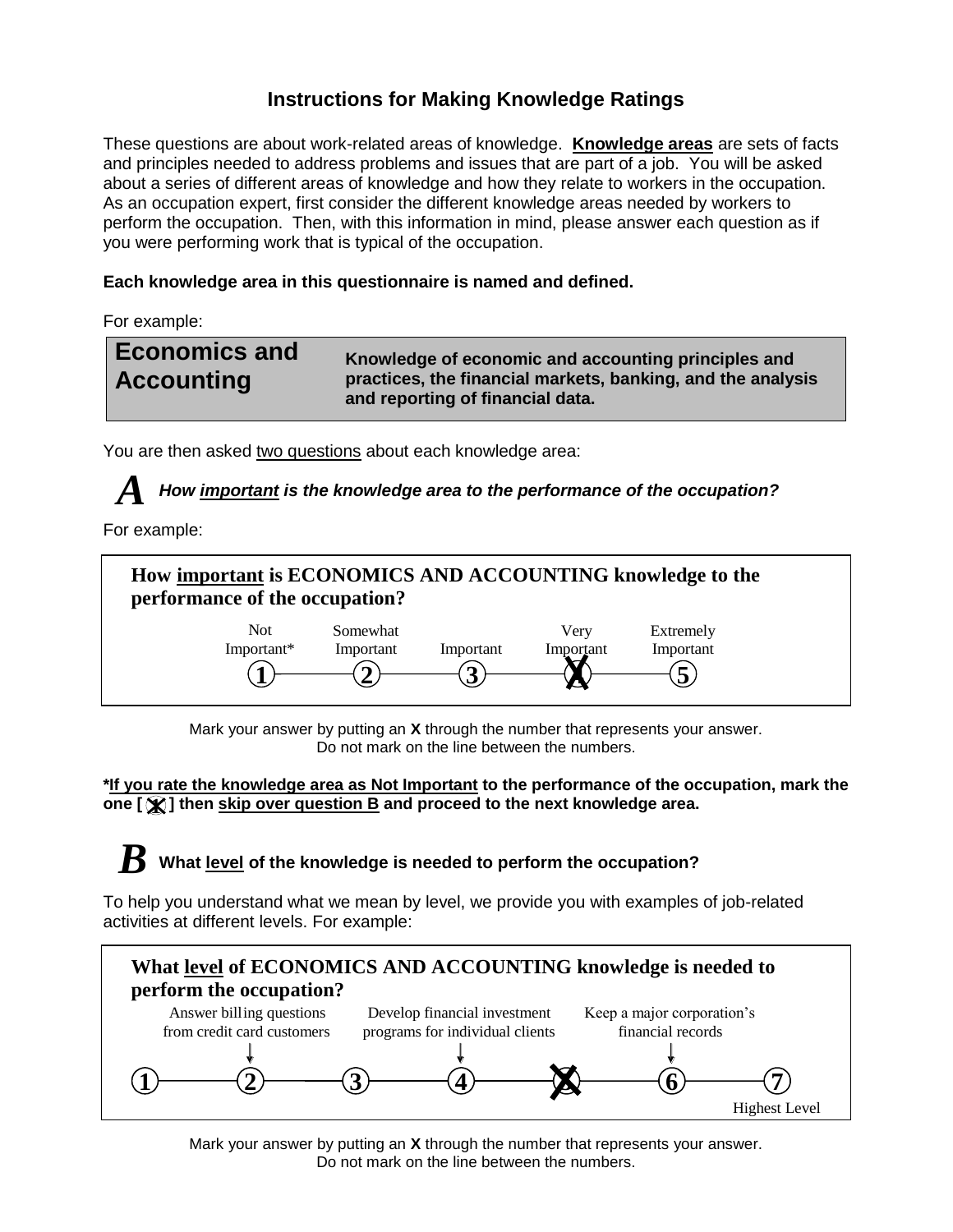## **1. Administration and Management**

**Knowledge of business and management principles involved in strategic planning, resource allocation, human resources modeling, leadership technique, production methods, and coordination of people and resources.**

**A. How important is ADMINISTRATION AND MANAGEMENT knowledge to the performance of the occupation?**



\* If you marked Not Important, skip LEVEL below and go on to the next knowledge area.

**B. What level of ADMINISTRATION AND MANAGEMENT knowledge is needed to perform the occupation?**



### **A. How important is CLERICAL knowledge to the performance of the occupation?**



\* If you marked Not Important, skip LEVEL below and go on to the next knowledge area.

## **B. What level of CLERICAL knowledge is needed to perform the occupation?**

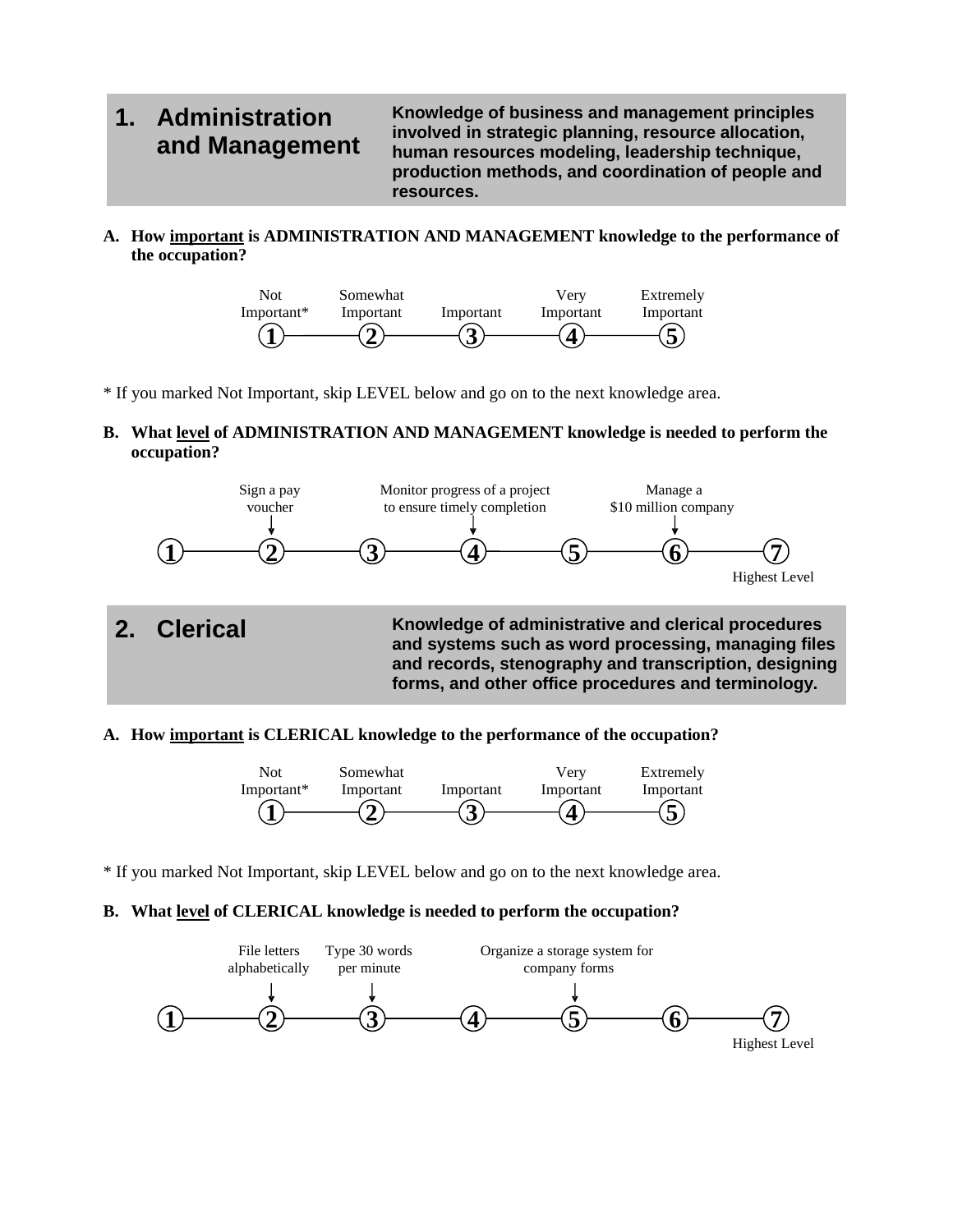## **3. Economics and Accounting**

**Knowledge of economic and accounting principles and practices, the financial markets, banking, and the analysis and reporting of financial data.** 

**A. How important is ECONOMICS AND ACCOUNTING knowledge to the performance of the occupation?**



\* If you marked Not Important, skip LEVEL below and go on to the next knowledge area.

## **B. What level of ECONOMICS AND ACCOUNTING knowledge is needed to perform the occupation?**



### **A. How important is SALES AND MARKETING knowledge to the performance of the occupation?**



\* If you marked Not Important, skip LEVEL below and go on to the next knowledge area.

## **B. What level of SALES AND MARKETING knowledge is needed to perform the occupation?**

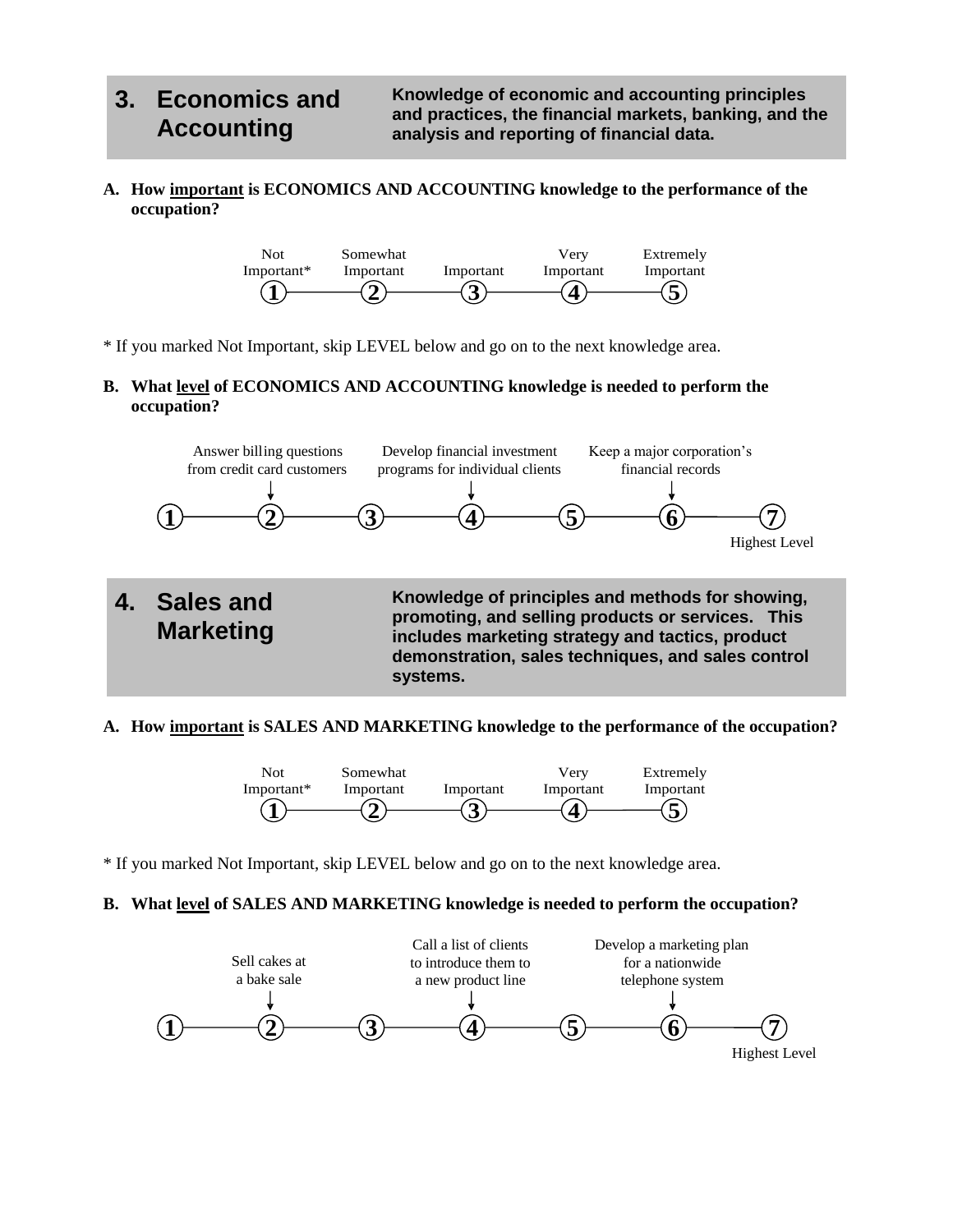## **5. Customer and Personal Service**

**Knowledge of principles and processes for providing customer and personal services. This includes customer needs assessment, meeting quality standards for services, and evaluation of customer satisfaction.**

**A. How important is CUSTOMER AND PERSONAL SERVICE knowledge to the performance of the occupation?**



- \* If you marked Not Important, skip LEVEL below and go on to the next knowledge area.
- **B. What level of CUSTOMER AND PERSONAL SERVICE knowledge is needed to perform the occupation?**



**6. Personnel and Human Resources** **Knowledge of principles and procedures for personnel recruitment, selection, training, compensation and benefits, labor relations and negotiation, and personnel information systems.**

**A. How important is knowledge of PERSONNEL AND HUMAN RESOURCES to the performance of the occupation?**



\* If you marked Not Important, skip LEVEL below and go on to the next knowledge area.

## **B. What level of PERSONNEL AND HUMAN RESOURCES knowledge is needed to perform the occupation?**

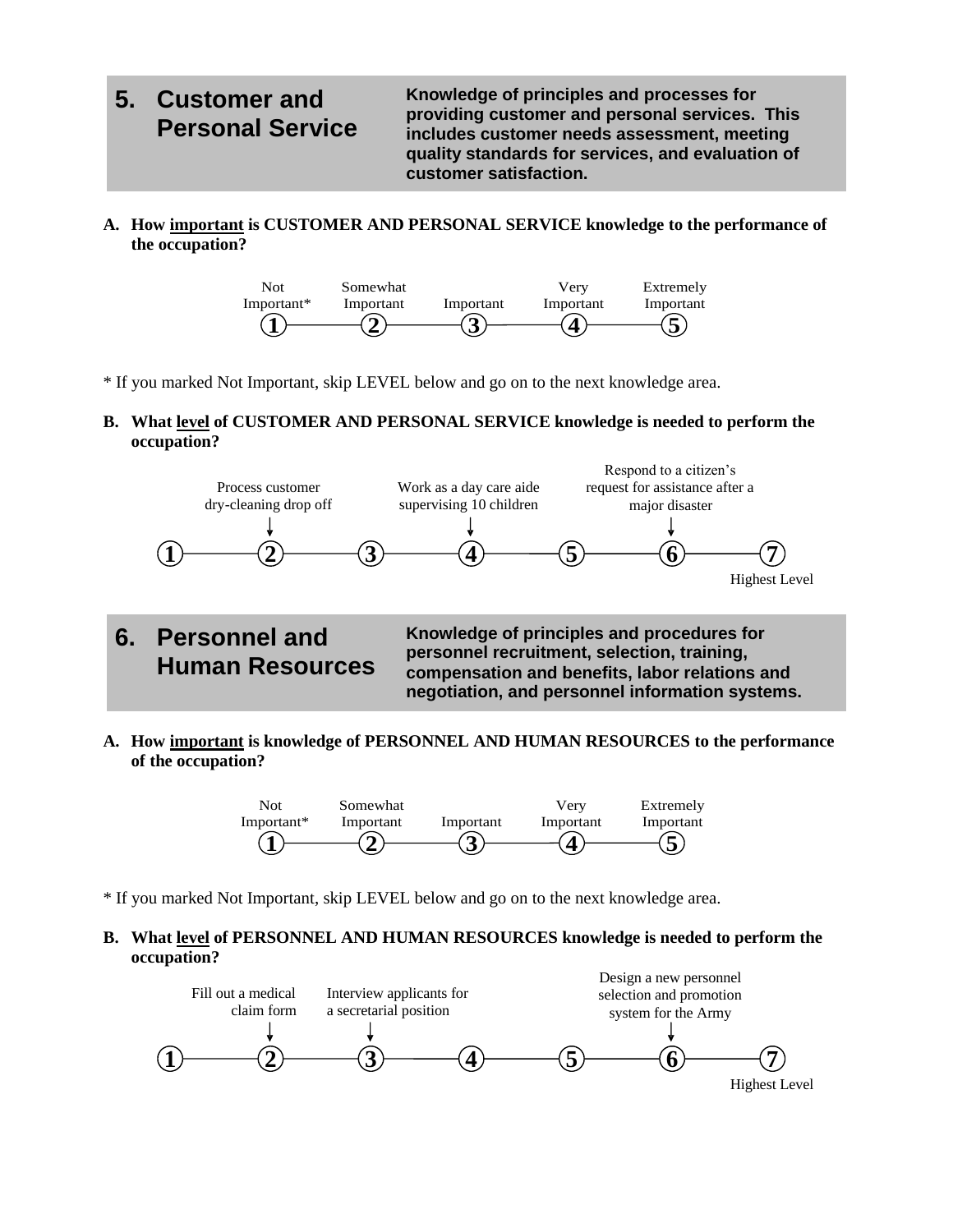## **7. Production and Processing**

**Knowledge of raw materials, production processes, quality control, costs, and other techniques for maximizing the effective manufacture and distribution of goods.**

**A. How important is knowledge of PRODUCTION AND PROCESSING to the performance of the occupation?**



- \* If you marked Not Important, skip LEVEL below and go on to the next knowledge area.
- **B. What level of PRODUCTION AND PROCESSING knowledge is needed to perform the occupation?**



## **handling techniques.**

## **A. How important is knowledge of FOOD PRODUCTION to the performance of the occupation?**



\* If you marked Not Important, skip LEVEL below and go on to the next knowledge area.

## **B. What level of FOOD PRODUCTION knowledge is needed to perform the occupation?**

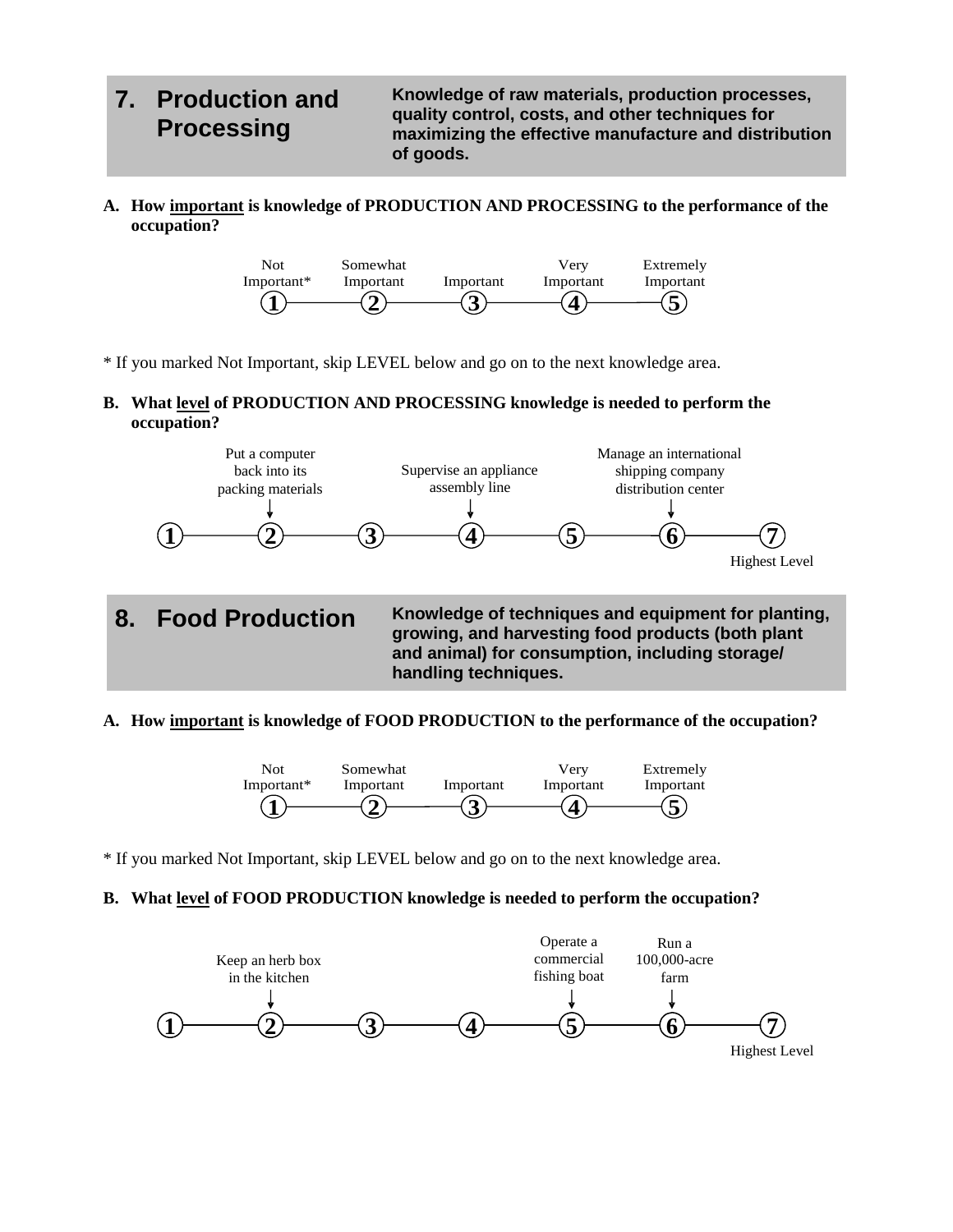## **9. Computers and Electronics**

**Knowledge of circuit boards, processors, chips, electronic equipment, and computer hardware and software, including applications and programming.**

**A. How important is knowledge of COMPUTERS AND ELECTRONICS to the performance of the occupation?**



\* If you marked Not Important, skip LEVEL below and go on to the next knowledge area.

### **B. What level of knowledge of COMPUTERS AND ELECTRONICS is needed to perform the occupation?**



**10. Engineering and Technology**

**Knowledge of the practical application of engineering science and technology. This includes applying principles, techniques, procedures, and equipment to the design and production of various goods and services.**

**A. How important is knowledge of ENGINEERING AND TECHNOLOGY to the performance of the occupation?**



\* If you marked Not Important, skip LEVEL below and go on to the next knowledge area.

**B. What level of knowledge of ENGINEERING AND TECHNOLOGY is needed to perform the occupation?**

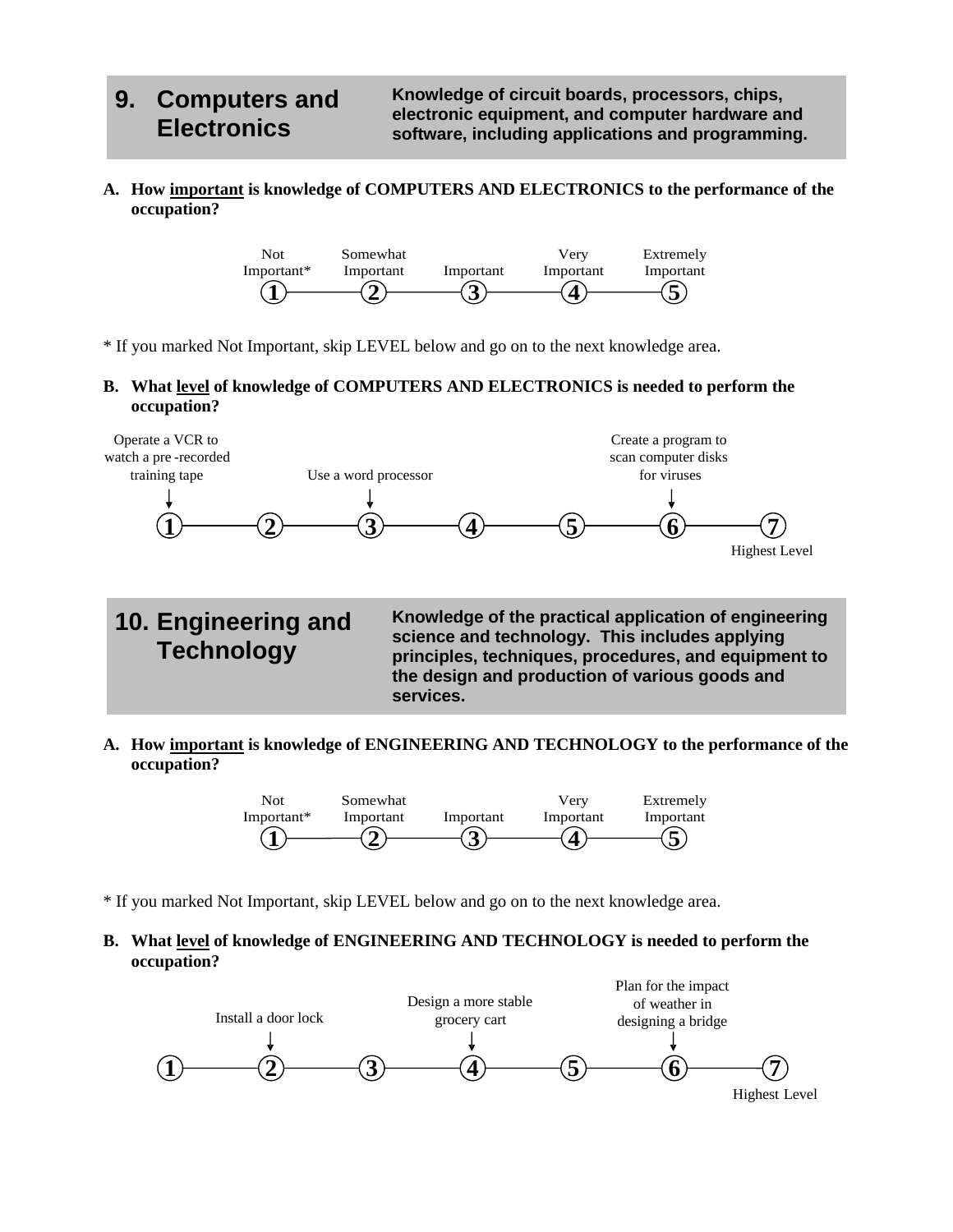**11. Design Knowledge of design techniques, tools, and principles involved in production of precision technical plans, blueprints, drawings, and models.**

## **A. How important is knowledge of DESIGN to the performance of the occupation?**



\* If you marked Not Important, skip LEVEL below and go on to the next knowledge area.

### **B. What level of knowledge of DESIGN is needed to perform the occupation?**



**A. How important is knowledge of BUILDING AND CONSTRUCTION to the performance of the occupation?**



\* If you marked Not Important, skip LEVEL below and go on to the next knowledge area.

## **B. What level of BUILDING AND CONSTRUCTION knowledge is needed to perform the occupation?**

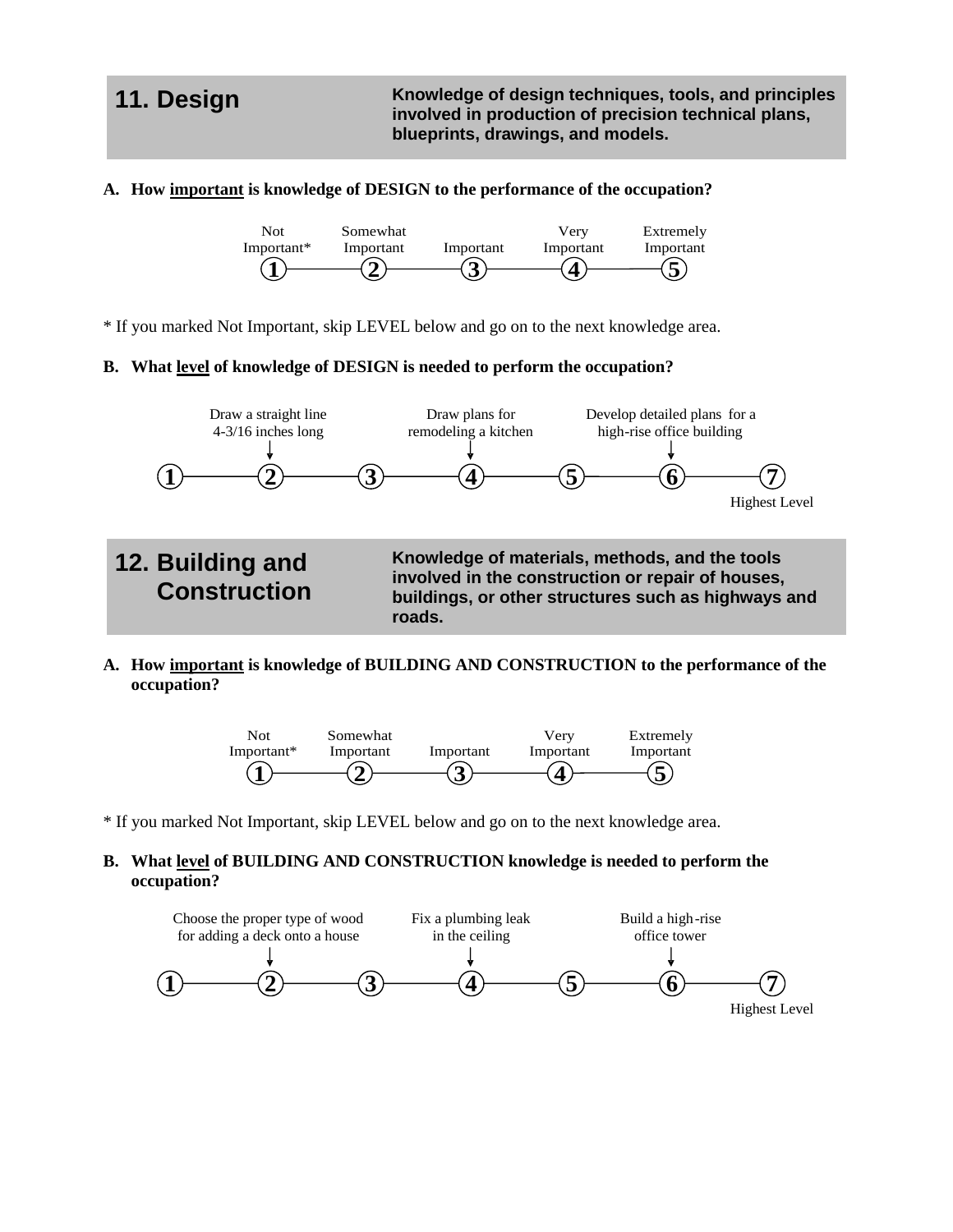## **A. How important is MECHANICAL knowledge to the performance of the occupation?**



\* If you marked Not Important, skip LEVEL below and go on to the next knowledge area.

## **B. What level of MECHANICAL knowledge is needed to perform the occupation?**



## **A. How important is knowledge of MATHEMATICS to the performance of the occupation?**



\* If you marked Not Important, skip LEVEL below and go on to the next knowledge area.

## **B. What level of knowledge of MATHEMATICS is needed to perform the occupation?**

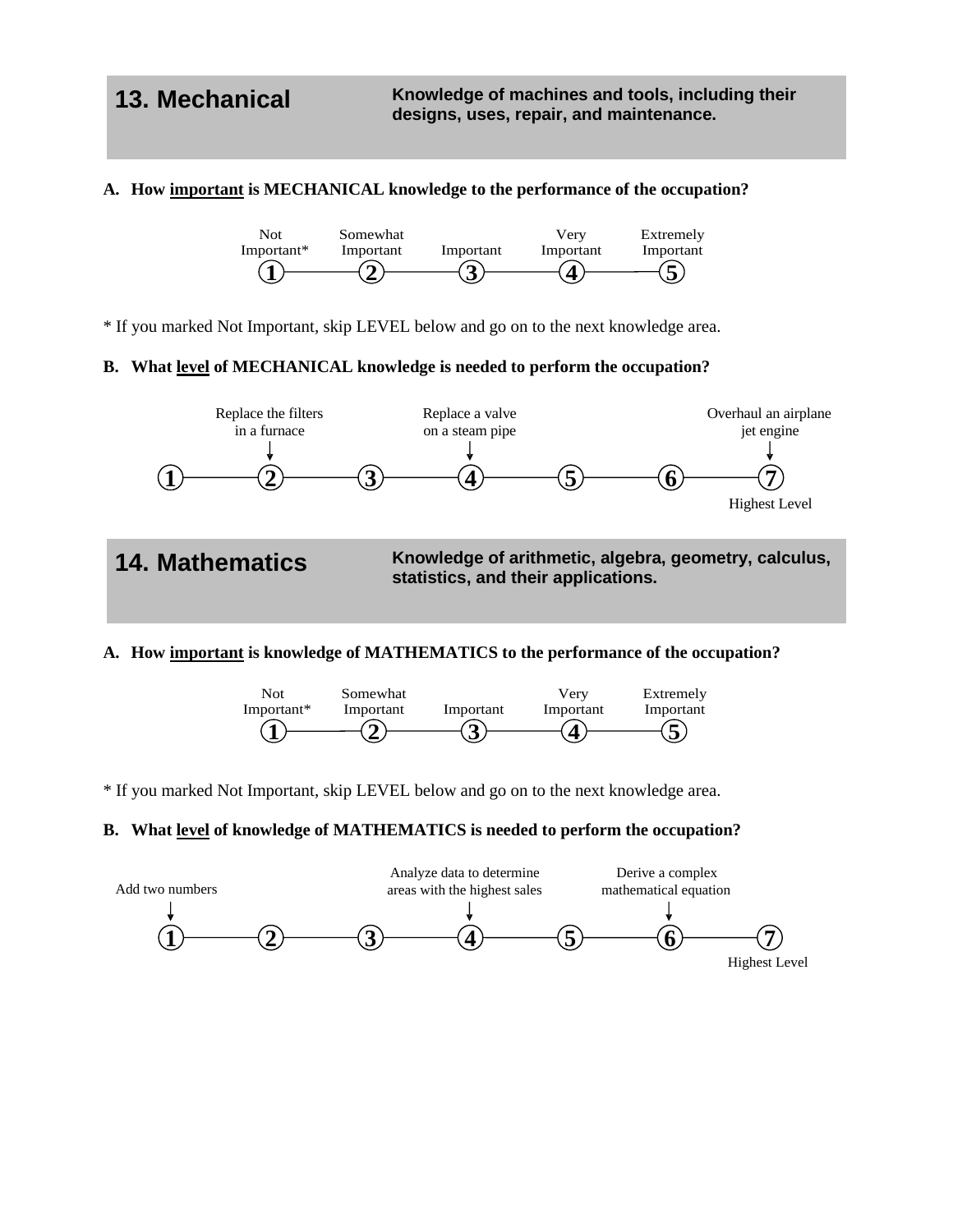**15. Physics Knowledge and prediction of physical principles, laws, their interrelationships, and applications to understanding fluid, material, and atmospheric dynamics, and mechanical, electrical, atomic and sub-atomic structures and processes.**

## **A. How important is knowledge of PHYSICS to the performance of the occupation?**



\* If you marked Not Important, skip LEVEL below and go on to the next knowledge area.

### **B. What level of PHYSICS knowledge is needed to perform the occupation?**



### **A. How important is knowledge of CHEMISTRY to the performance of the occupation?**



\* If you marked Not Important, skip LEVEL below and go on to the next knowledge area.

### **B. What level of CHEMISTRY knowledge is needed to perform the occupation?**

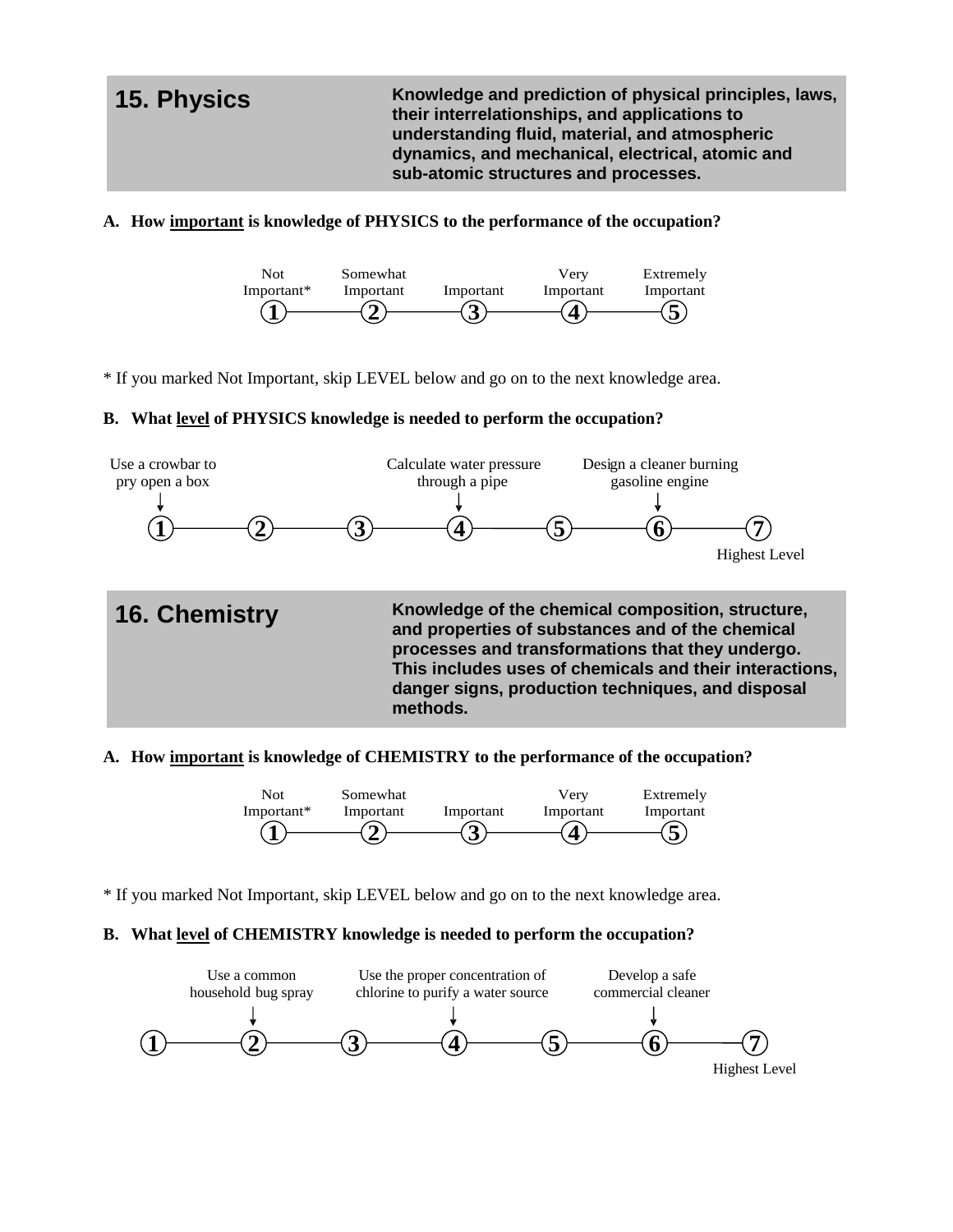**17. Biology Knowledge of plant and animal organisms and their tissues, cells, functions, interdependencies, and interactions with each other and the environment.** 

## **A. How important is knowledge of BIOLOGY to the performance of the occupation?**



\* If you marked Not Important, skip LEVEL below and go on to the next knowledge area.

## **B. What level of BIOLOGY knowledge is needed to perform the occupation?**



## **A. How important is knowledge of PSYCHOLOGY to the performance of the occupation?**



\* If you marked Not Important, skip LEVEL below and go on to the next knowledge area.

### **B. What level of PSYCHOLOGY knowledge is needed to perform the occupation?**

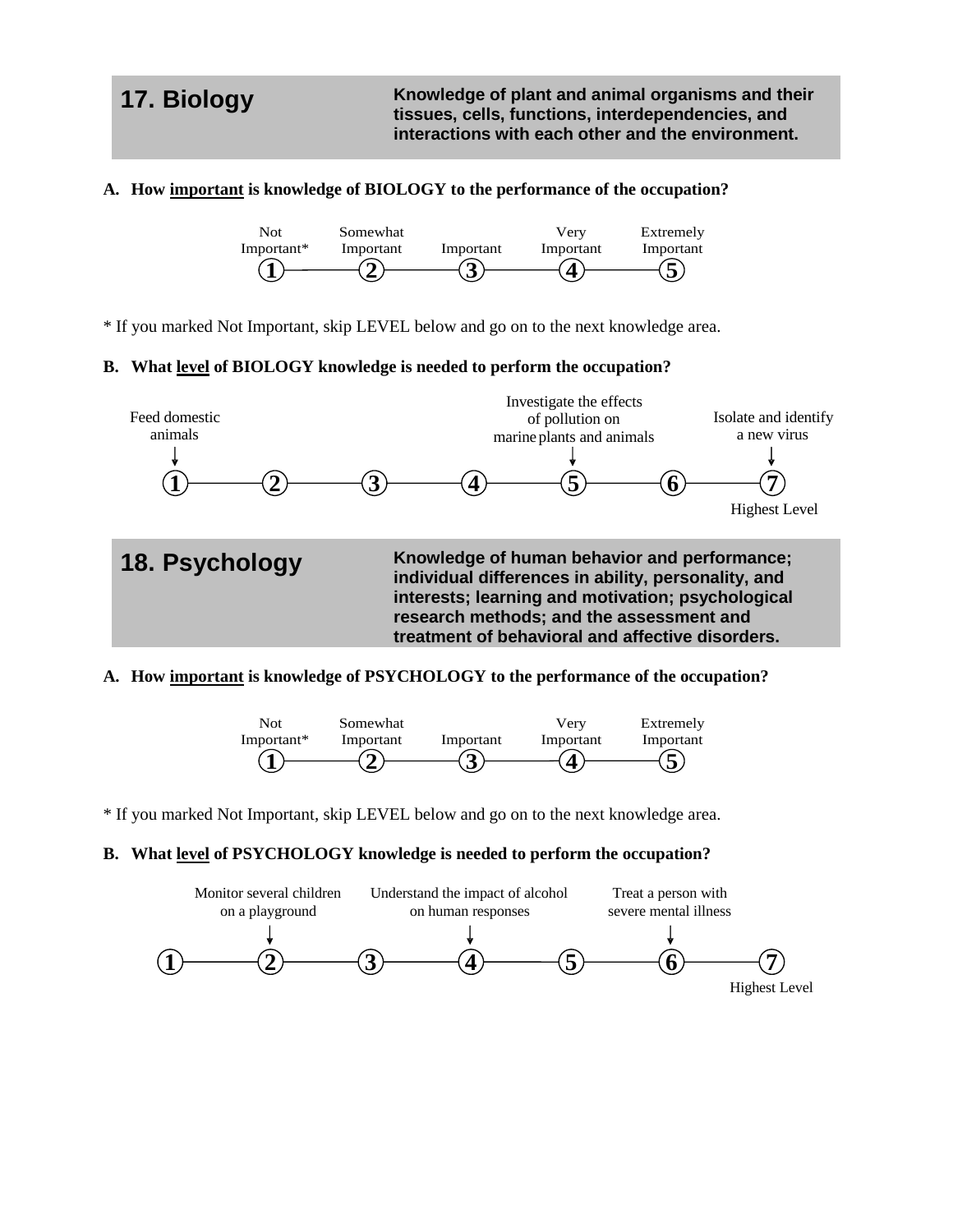## **19. Sociology and Anthropology**

**Knowledge of group behavior and dynamics, societal trends and influences, human migrations, ethnicity, cultures, and their history and origins.**

**A. How important is knowledge of SOCIOLOGY AND ANTHROPOLOGY to the performance of the occupation?**



\* If you marked Not Important, skip LEVEL below and go on to the next knowledge area.

**B. What level of knowledge of SOCIOLOGY AND ANTHROPOLOGY is needed to perform the occupation?**



### **A. How important is knowledge of GEOGRAPHY to the performance of the occupation?**



\* If you marked Not Important, skip LEVEL below and go on to the next knowledge area.

## **B. What level of knowledge of GEOGRAPHY is needed to perform the occupation?**

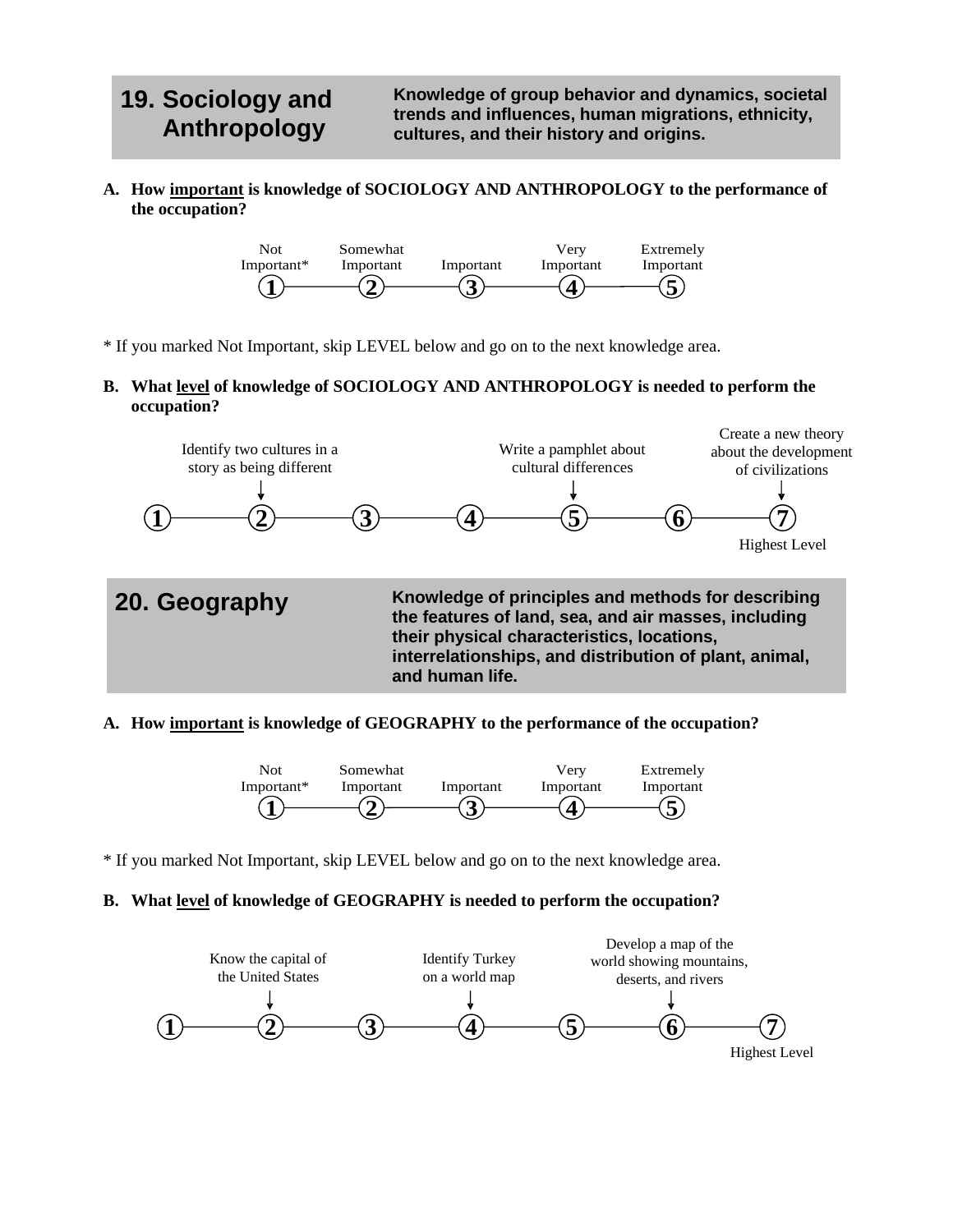### **21. Medicine and Dentistry Knowledge of the information and techniques needed to diagnose and treat human injuries, diseases, and deformities. This includes symptoms, treatment alternatives, drug properties and interactions, and preventive health-care measures.**

**A. How important is knowledge of MEDICINE AND DENTISTRY to the performance of the occupation?**



\* If you marked Not Important, skip LEVEL below and go on to the next knowledge area.

## **B. What level of MEDICINE AND DENTISTRY knowledge is needed to perform the occupation?**



**A. How important is knowledge of THERAPY AND COUNSELING to the performance of the occupation?**



\* If you marked Not Important, skip LEVEL below and go on to the next knowledge area.

**B. What level of THERAPY AND COUNSELING knowledge is needed to perform the occupation?**

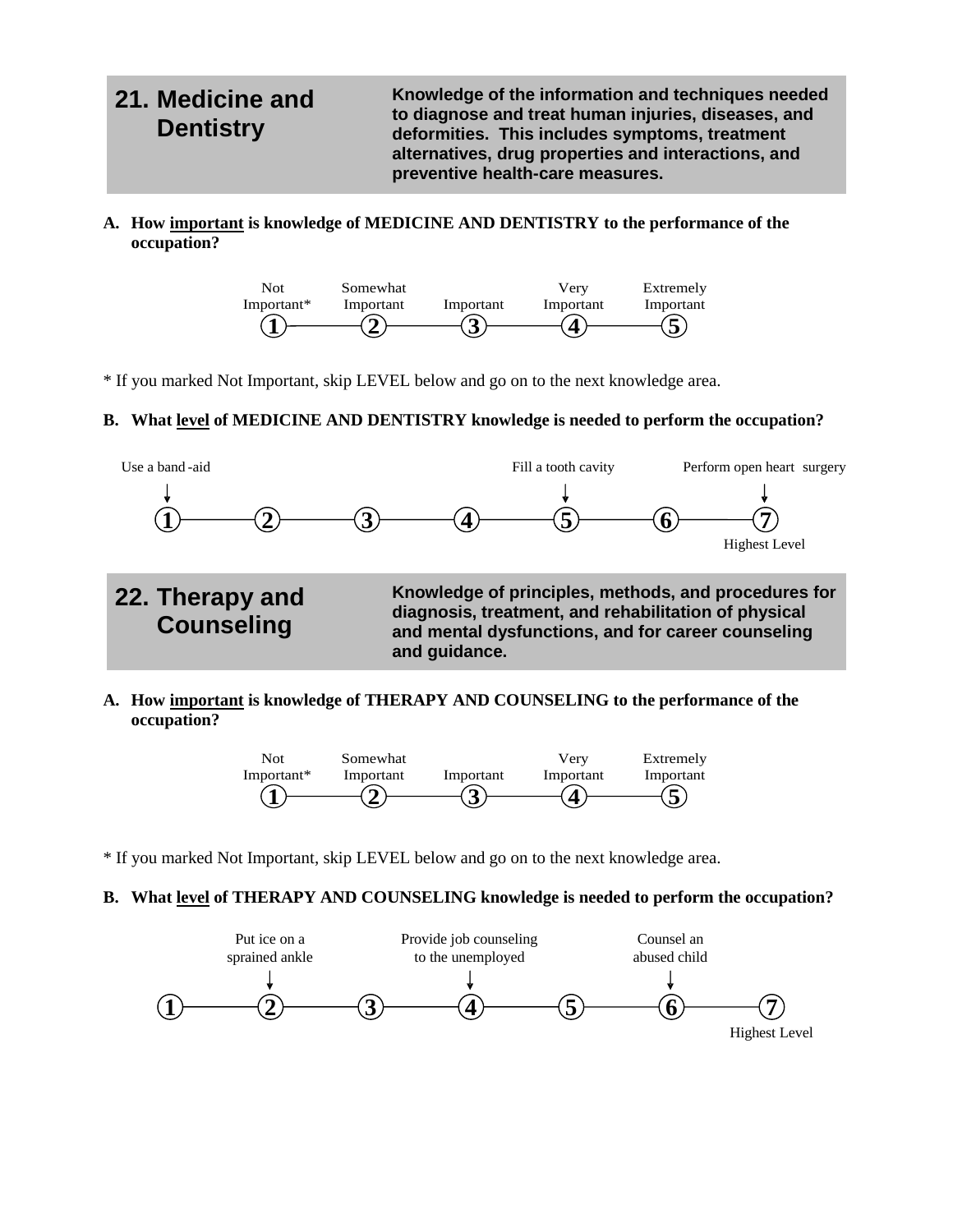## **23. Education and Training**

**Knowledge of principles and methods for curriculum and training design, teaching and instruction for individuals and groups, and the measurement of training effects.**

**A. How important is knowledge of EDUCATION AND TRAINING to the performance of the occupation?**



\* If you marked Not Important, skip LEVEL below and go on to the next knowledge area.

## **B. What level of EDUCATION AND TRAINING knowledge is needed to perform the occupation?**



**A. How important is knowledge of the ENGLISH LANGUAGE to the performance of the occupation?**



\* If you marked Not Important, skip LEVEL below and go on to the next knowledge area.

## **B. What level of ENGLISH LANGUAGE knowledge is needed to perform the occupation?**

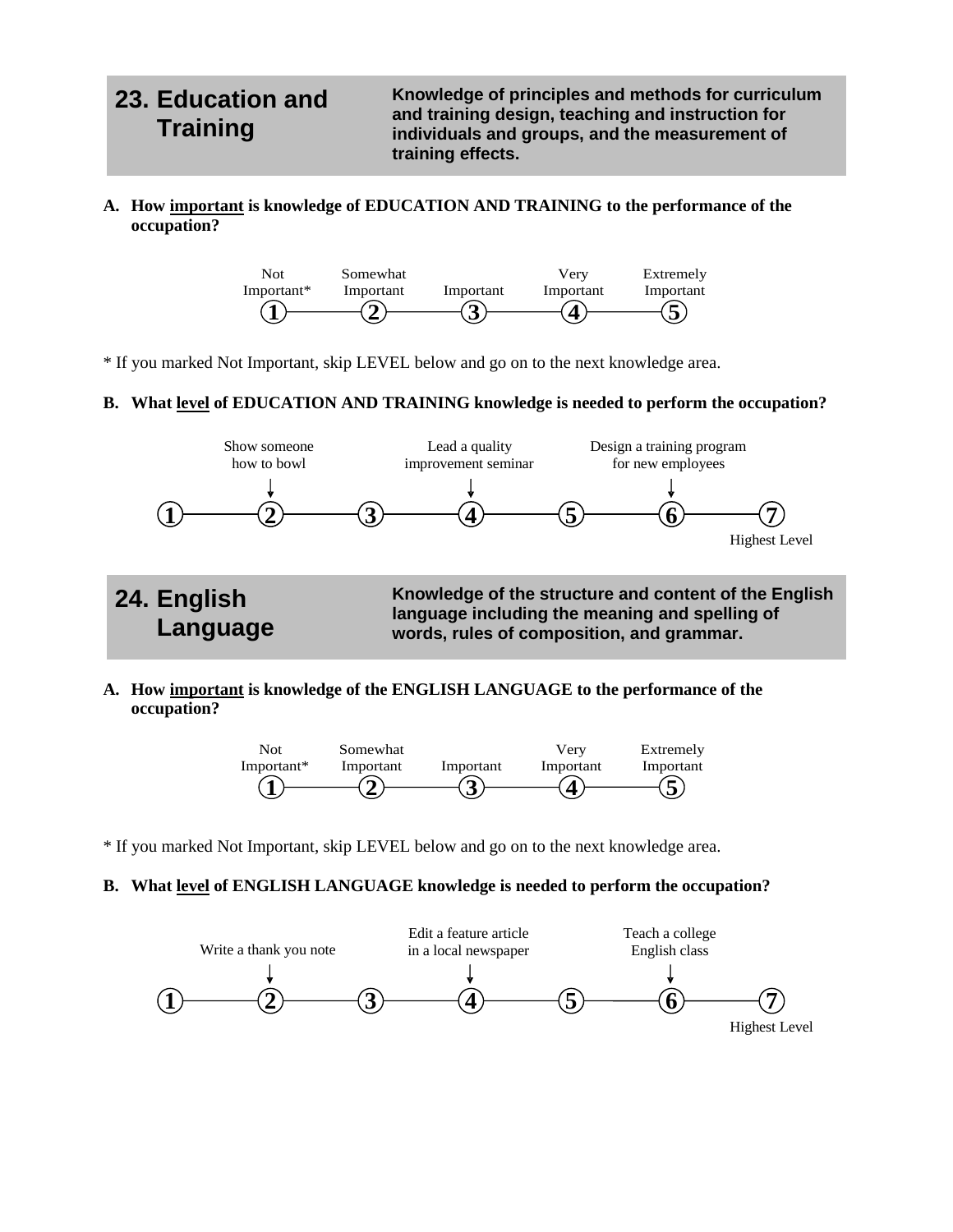## **25. Foreign Language**

**Knowledge of the structure and content of a foreign (non-English) language including the meaning and spelling of words, rules of composition and grammar, and pronunciation.** 

**A. How important is knowledge of a FOREIGN LANGUAGE to the performance of the occupation?**



\* If you marked Not Important, skip LEVEL below and go on to the next knowledge area.

## **B. What level of FOREIGN LANGUAGE knowledge is needed to perform the occupation?**



## **A. How important is knowledge of FINE ARTS to the performance of the occupation?**



\* If you marked Not Important, skip LEVEL below and go on to the next knowledge area.

## **B. What level of FINE ARTS knowledge is needed to perform the occupation?**

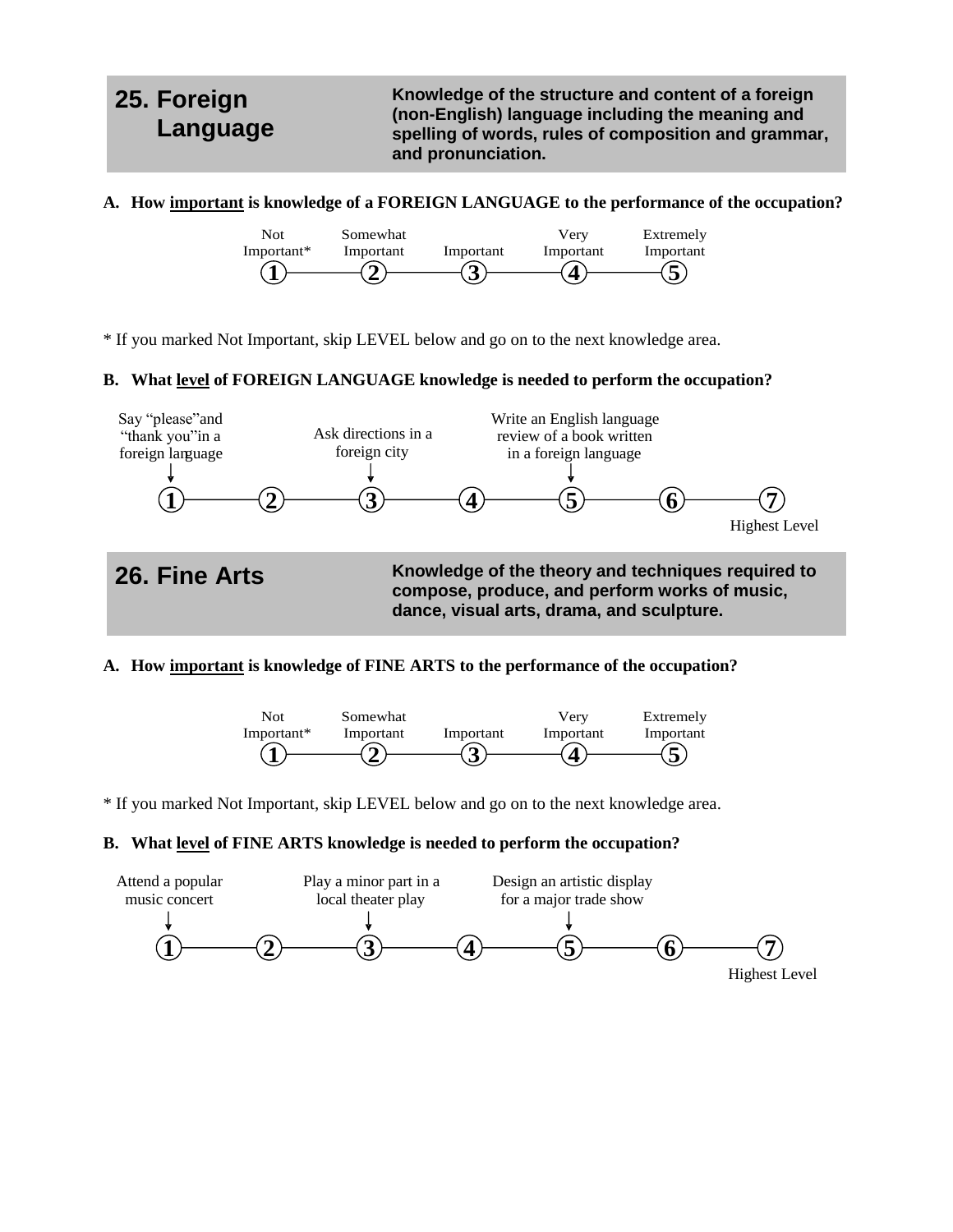**Theology**

**A. How important is knowledge of HISTORY AND ARCHEOLOGY to the performance of the occupation?**



\* If you marked Not Important, skip LEVEL below and go on to the next knowledge area.

**B. What level of knowledge of HISTORY AND ARCHEOLOGY is needed to perform the occupation?**



**Knowledge of different philosophical systems and religions. This includes their basic principles, values, ethics, ways of thinking, customs, practices, and their impact on human culture.**

**A. How important is knowledge of PHILOSOPHY AND THEOLOGY to the performance of the occupation?**



\* If you marked Not Important, skip LEVEL below and go on to the next knowledge area.

## **B. What level of knowledge of PHILOSOPHY AND THEOLOGY is needed to perform the occupation?**

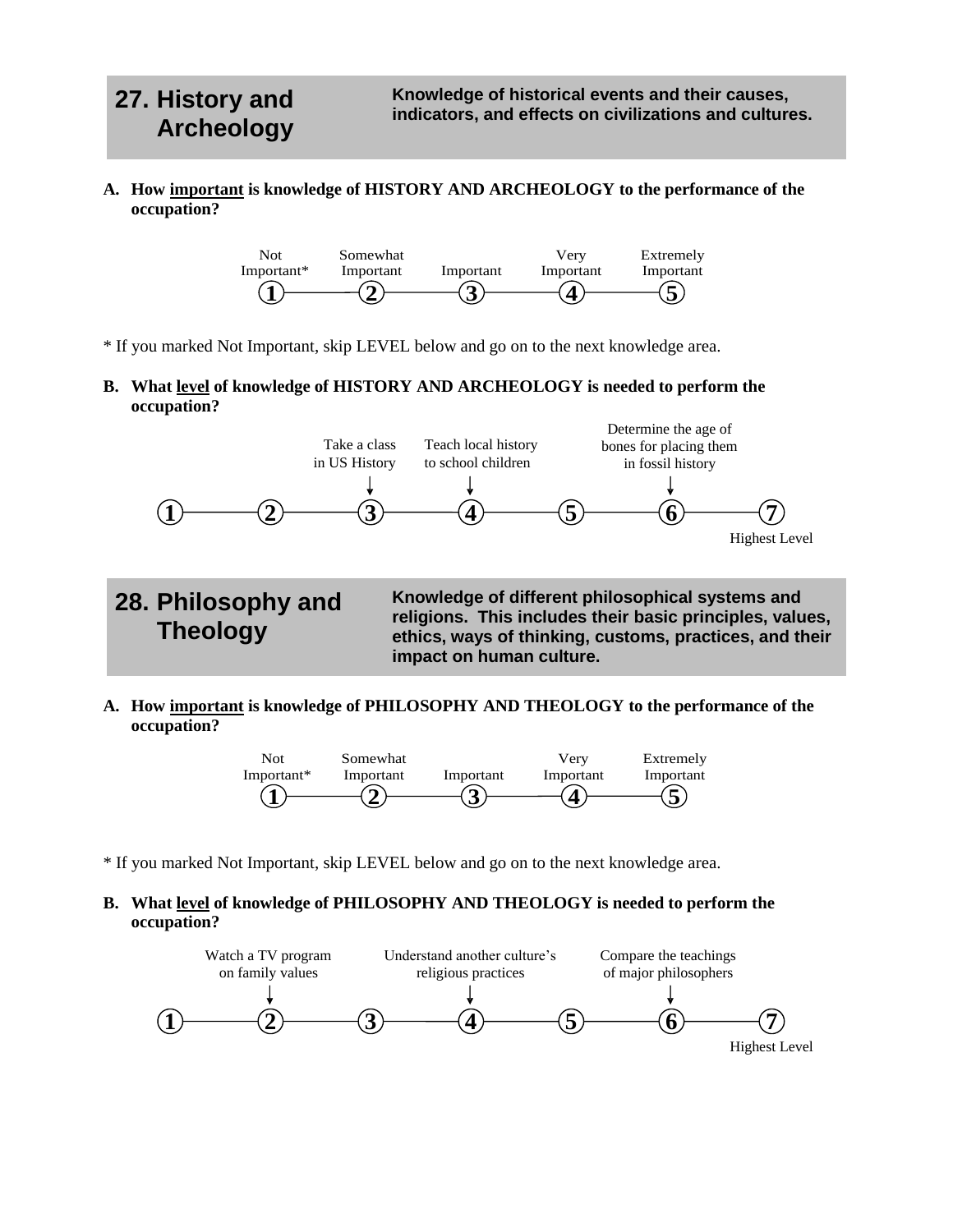## **29. Public Safety and Security**

**Knowledge of relevant equipment, policies, procedures, and strategies to promote effective local, state, or national security operations for the protection of people, data, property, and institutions.**

**A. How important is PUBLIC SAFETY AND SECURITY knowledge to the performance of the occupation?**



\* If you marked Not Important, skip LEVEL below and go on to the next knowledge area.

**B. What level of PUBLIC SAFETY AND SECURITY knowledge is needed to perform the occupation?**



**A. How important is knowledge of LAW AND GOVERNMENT to the performance of the occupation?**



\* If you marked Not Important, skip LEVEL below and go on to the next knowledge area.

## **B. What level of knowledge of LAW AND GOVERNMENT is needed to perform the occupation?**

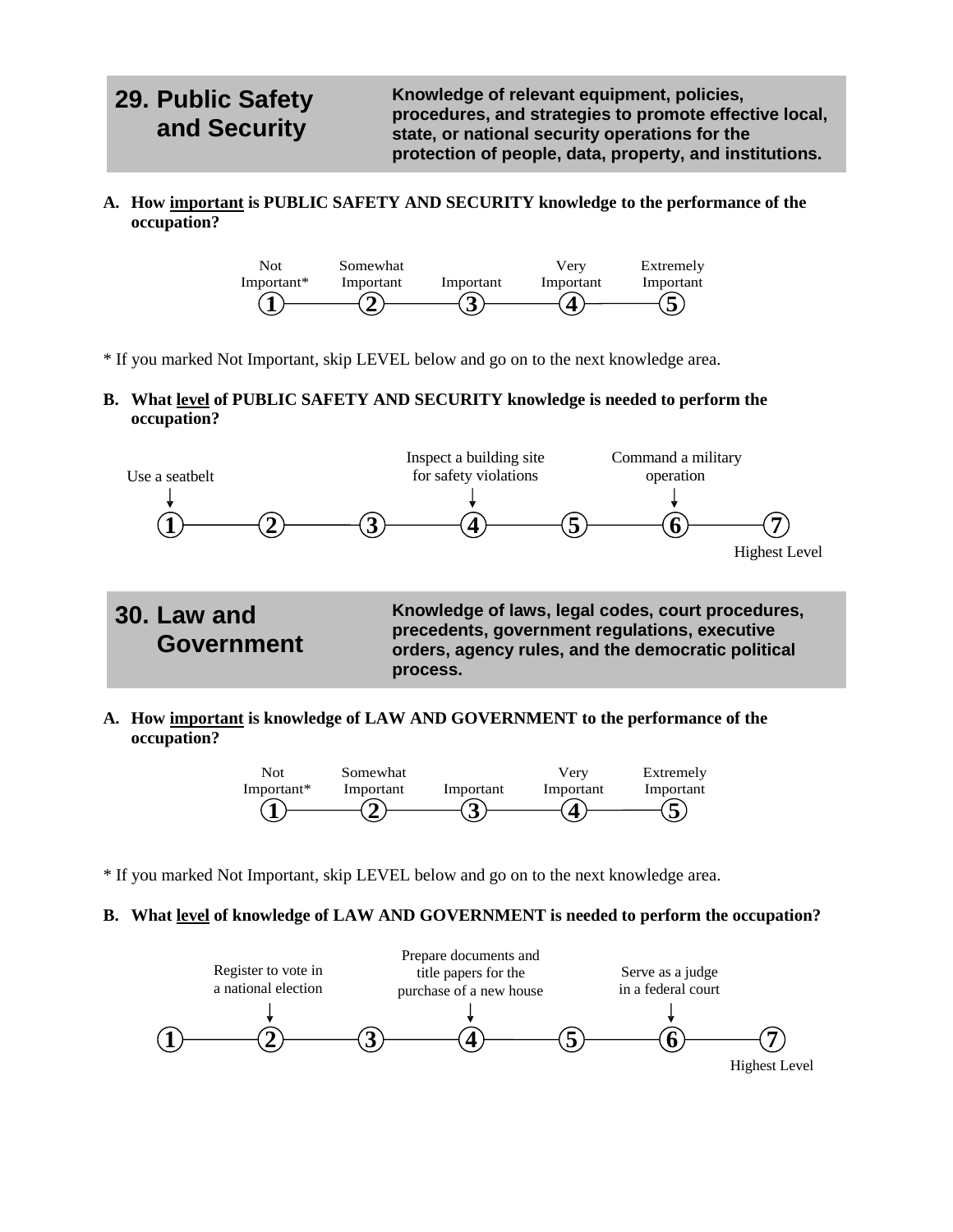**31. Telecommunications Knowledge of transmission, broadcasting, switching, control, and operation of telecommunications systems.**

## **A. How important is knowledge of TELECOMMUNICATIONS to the performance of the occupation?**



\* If you marked Not Important, skip LEVEL below and go on to the next knowledge area.

### **B. What level of TELECOMMUNICATIONS knowledge is needed to perform the occupation?**



**dissemination techniques and methods. This includes alternative ways to inform and entertain via written, oral, and visual media.**

**A. How important is knowledge of COMMUNICATIONS AND MEDIA to the performance of the occupation?**



\* If you marked Not Important, skip LEVEL below and go on to the next knowledge area.

## **B. What level of COMMUNICATIONS AND MEDIA knowledge is needed to perform the occupation?**

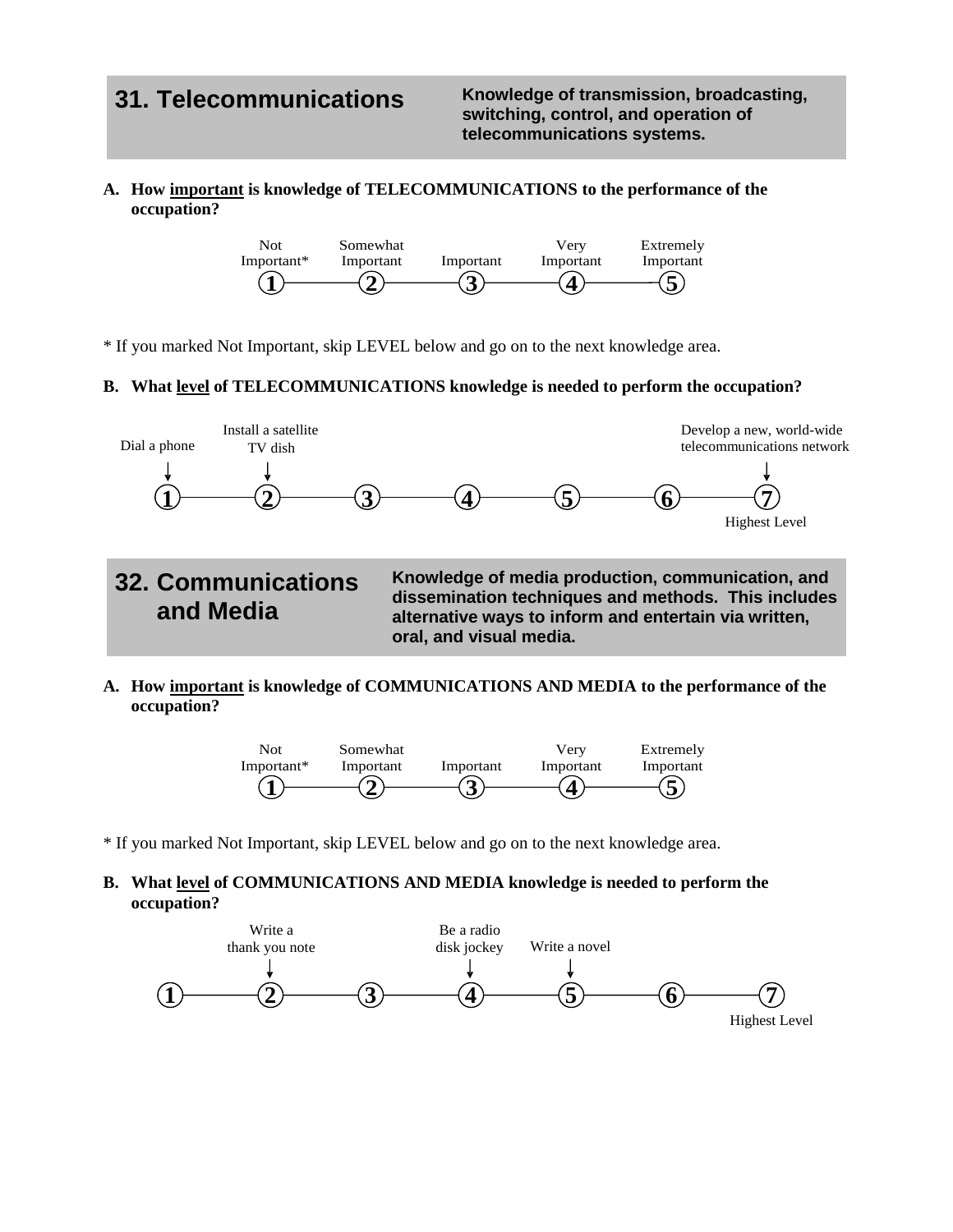**33. Transportation Knowledge of principles and methods for moving people or goods by air, rail, sea, or road, including the relative costs and benefits.**

## **A. How important is knowledge of TRANSPORTATION to the performance of the occupation?**



\* If you marked Not Important, skip LEVEL below and go on to the next knowledge area.

## **B. What level of TRANSPORTATION knowledge is needed to perform the occupation?**



## *PLEASE CONTINUE ON NEXT PAGE*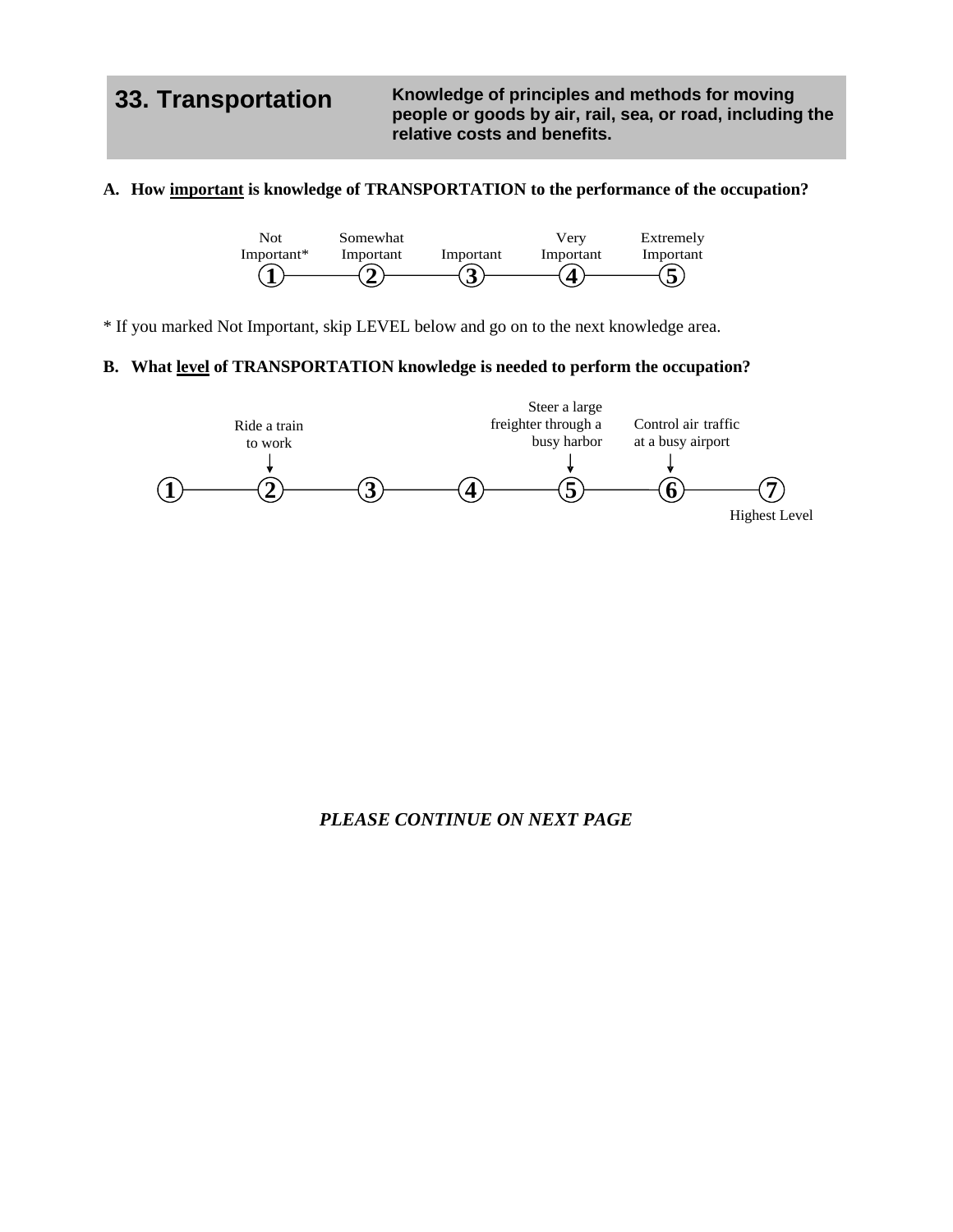## **Instructions for Completing Education and Training Questions**

In these questions, you are asked about the education and experience requirements for the occupation. Please read each question carefully and mark your answer by putting an **X** in the box beside your one best answer.

## **REQUIRED LEVEL OF EDUCATION**

## **34. If someone were being hired to perform the occupation, indicate the level of education that would be required (please check only one box):**

*(Note that this does not mean the level of education that you personally have achieved.)*

| Less than a High School Diploma                                                                                                                                                                                                                                                                                                                                |
|----------------------------------------------------------------------------------------------------------------------------------------------------------------------------------------------------------------------------------------------------------------------------------------------------------------------------------------------------------------|
| High School Diploma – or the equivalent (for example, GED)                                                                                                                                                                                                                                                                                                     |
| Post-Secondary Certificate – awarded for training completed after high<br>school (for example, in agriculture or natural resources, computer services,<br>personal or culinary services, engineering technologies, healthcare,<br>construction trades, mechanic and repair technologies, or precision<br>production)                                           |
| <b>Some College Courses</b>                                                                                                                                                                                                                                                                                                                                    |
| <b>Associate's Degree</b> (or other 2-year degree)                                                                                                                                                                                                                                                                                                             |
| <b>Bachelor's Degree</b>                                                                                                                                                                                                                                                                                                                                       |
| Post-Baccalaureate Certificate - awarded for completion of an organized<br>program of study; designed for people who have completed a Baccalaureate<br>degree but do not meet the requirements of academic degrees carrying the<br>title of Master.                                                                                                            |
| <b>Master's Degree</b>                                                                                                                                                                                                                                                                                                                                         |
| Post-Master's Certificate - awarded for completion of an organized<br>program of study; designed for people who have completed a Master's<br>degree but do not meet the requirements of academic degrees at the<br>doctoral level.                                                                                                                             |
| <b>First Professional Degree - awarded for completion of a program that</b><br>requires at least 2 years of college work before entrance into the<br>$\circ$<br>program,<br>includes a total of at least 6 academic years of work to complete, and<br>$\circ$<br>provides all remaining academic requirements to begin practice in a<br>$\circ$<br>profession. |
| <b>Doctoral Degree</b>                                                                                                                                                                                                                                                                                                                                         |
| <b>Post-Doctoral Training</b>                                                                                                                                                                                                                                                                                                                                  |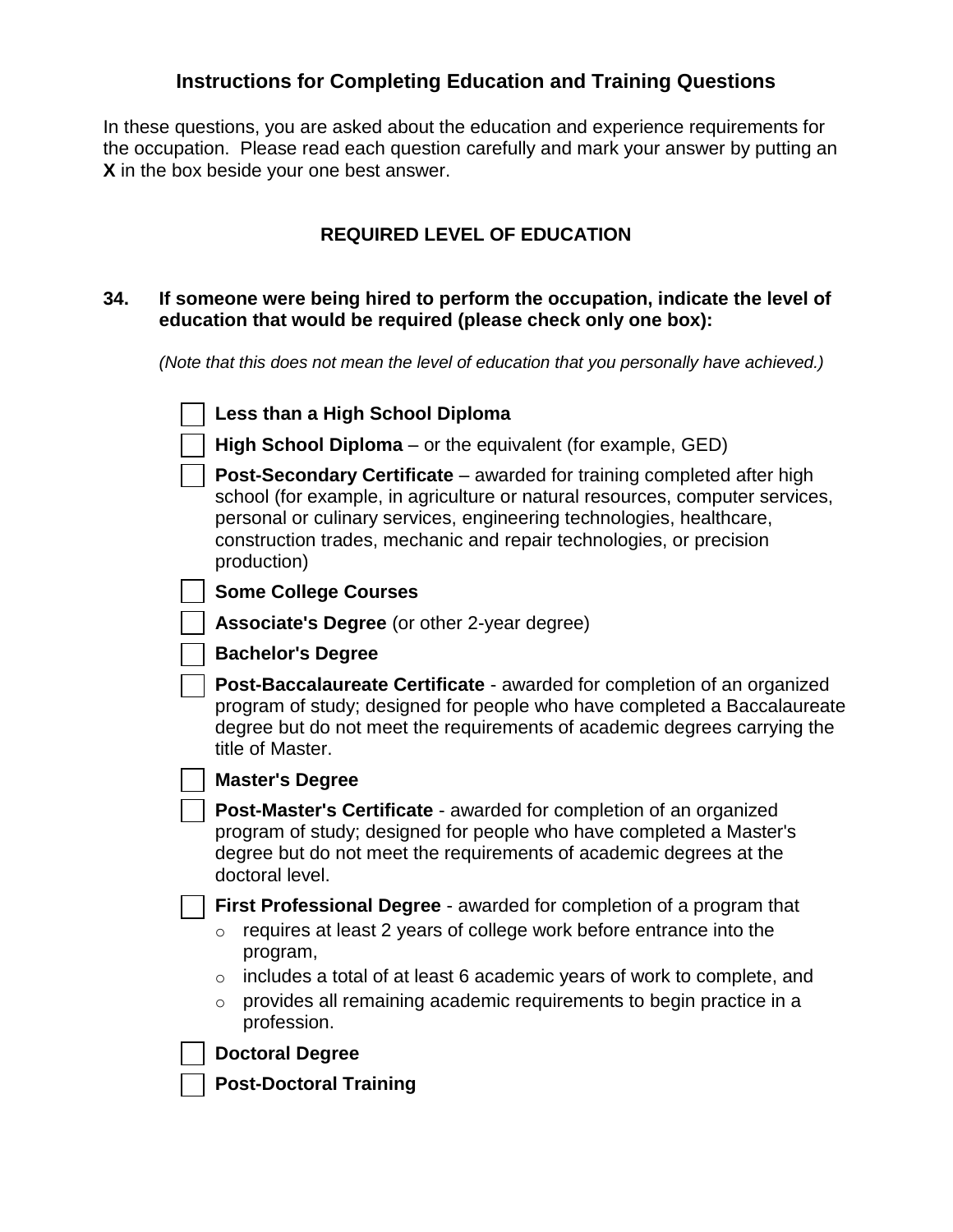**35. If someone were being hired to perform the occupation, how much RELATED WORK EXPERIENCE would be required?** (That is, having other jobs that prepare the worker for the job.)

| None                                        |
|---------------------------------------------|
| Up to and including 1 month                 |
| Over 1 month, up to and including 3 months  |
| Over 3 months, up to and including 6 months |
| Over 6 months, up to and including 1 year   |
| Over 1 year, up to and including 2 years    |
| Over 2 years, up to and including 4 years   |
| Over 4 years, up to and including 6 years   |
| Over 6 years, up to and including 8 years   |
| Over 8 years, up to and including 10 years  |
| Over 10 years                               |

**36. If someone were being hired to perform the occupation, how much ON-SITE OR IN-PLANT TRAINING would be required?** (That is, organized classroom study provided by the employer.)

| None |  |
|------|--|
|------|--|

- Up to and including 1 month
- Over 1 month, up to and including 3 months
- Over 3 months, up to and including 6 months
- Over 6 months, up to and including 1 year
- Over 1 year, up to and including 2 years
- Over 2 years, up to and including 4 years
- Over 4 years, up to and including 10 years
- Over 10 years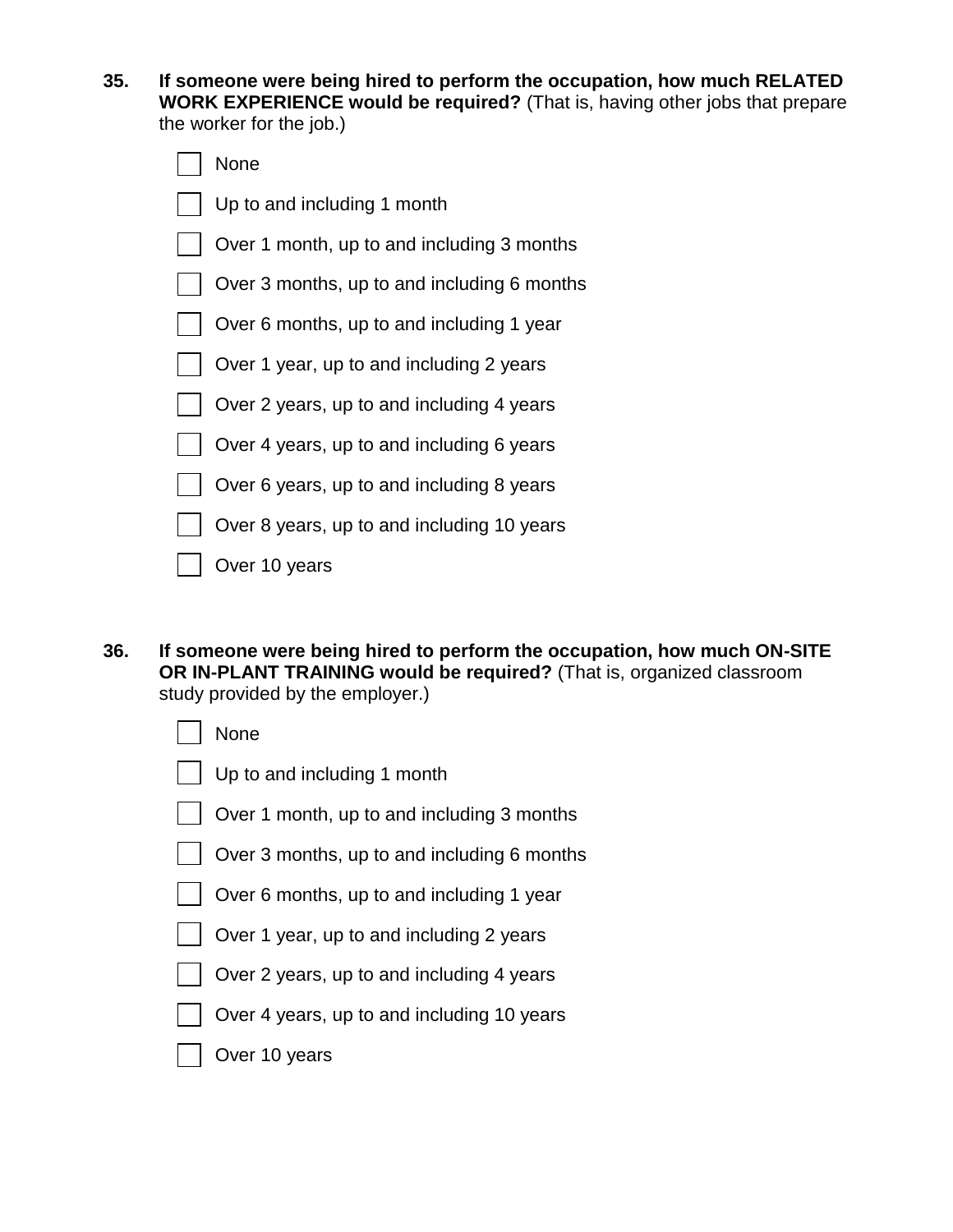| 37. | If someone were being hired to perform the occupation, how much ON-THE-      |
|-----|------------------------------------------------------------------------------|
|     | JOB TRAINING would be required? (That is, serving as a learner or trainee on |
|     | the job under instruction of a more experienced worker.)                     |

| $\Box$ None or short demonstration |  |
|------------------------------------|--|
|------------------------------------|--|

Anything beyond short demonstration, up to and including 1 month

Over 1 month, up to and including 3 months

- Over 3 months, up to and including 6 months
- Over 6 months, up to and including 1 year
- Over 1 year, up to and including 2 years
- Over 2 years, up to and including 4 years
- Over 4 years, up to and including 10 years
- Over 10 years

## **38. If someone were being hired to perform the occupation, how important would it be to hold a job-related professional certification?**

- Not important Somewhat important Important
	- Very important
	- Extremely important

## **39. How important is it to have completed a job-related apprenticeship to successfully perform the occupation?**

| Not important      |
|--------------------|
| Somewhat important |
| $\Box$ Important   |
| Very important     |
|                    |

Extremely important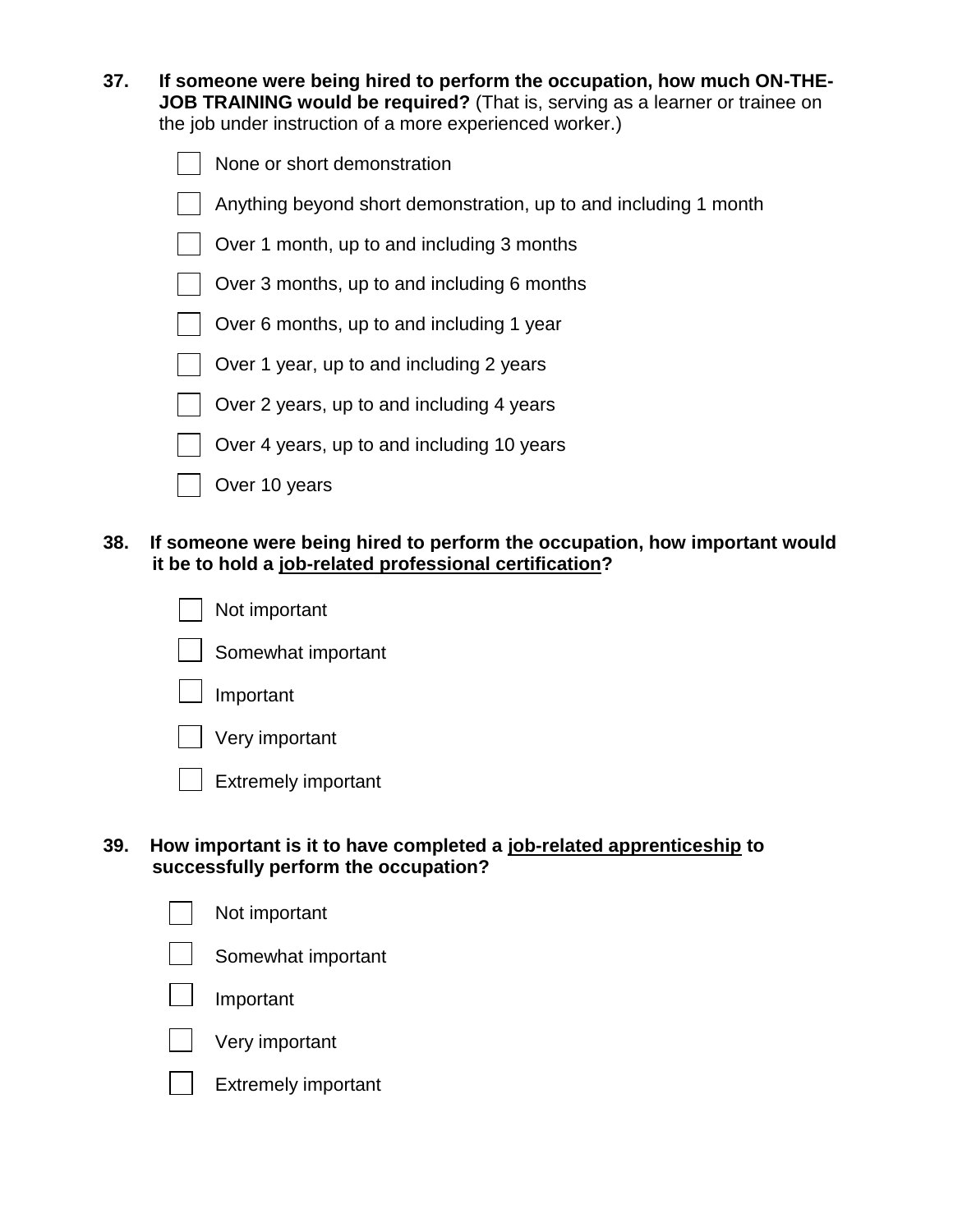## **Instructions for Making Work Style Ratings**

These questions are about work styles. *A Work Style is a personal characteristic.* You will be asked about a series of different work styles and how they relate to the occupation. As an occupation expert, first consider the different work styles needed by workers to perform the occupation. Then, with this information in mind, please answer each question as if you were performing work typical of the occupation.

First, each work style is named and defined. For example:

**Stress Tolerance** Job requires accepting criticism and dealing calmly **and effectively with high-stress situations.** 

Then you are asked *How important is this characteristic to the performance of the occupation?* For example:



Mark your answer by putting an **X** through the number that represents your answer. Do not mark on the line between the numbers.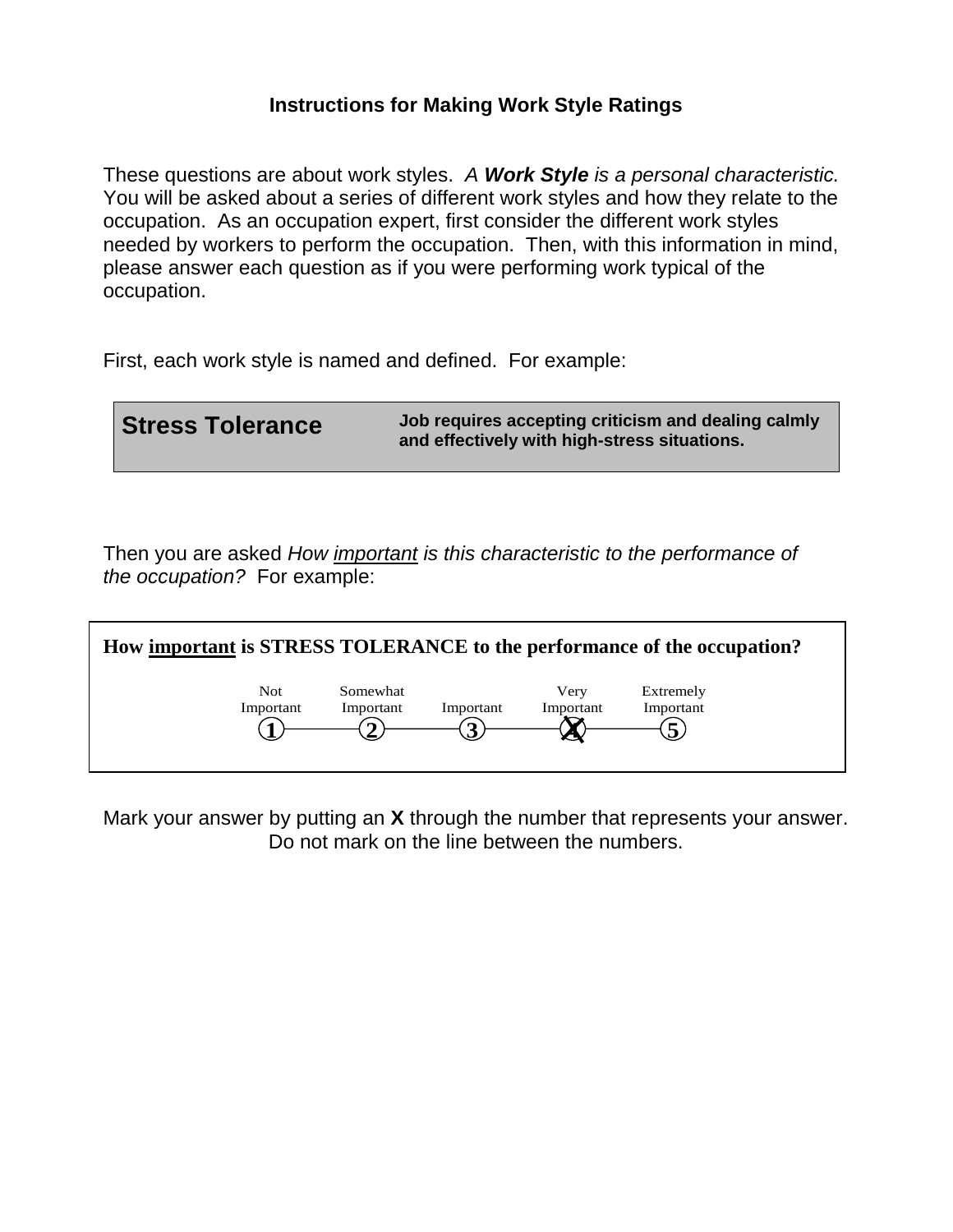**40. Achievement/Effort Job requires establishing and maintaining personally challenging achievement goals and exerting effort toward mastering tasks.** 



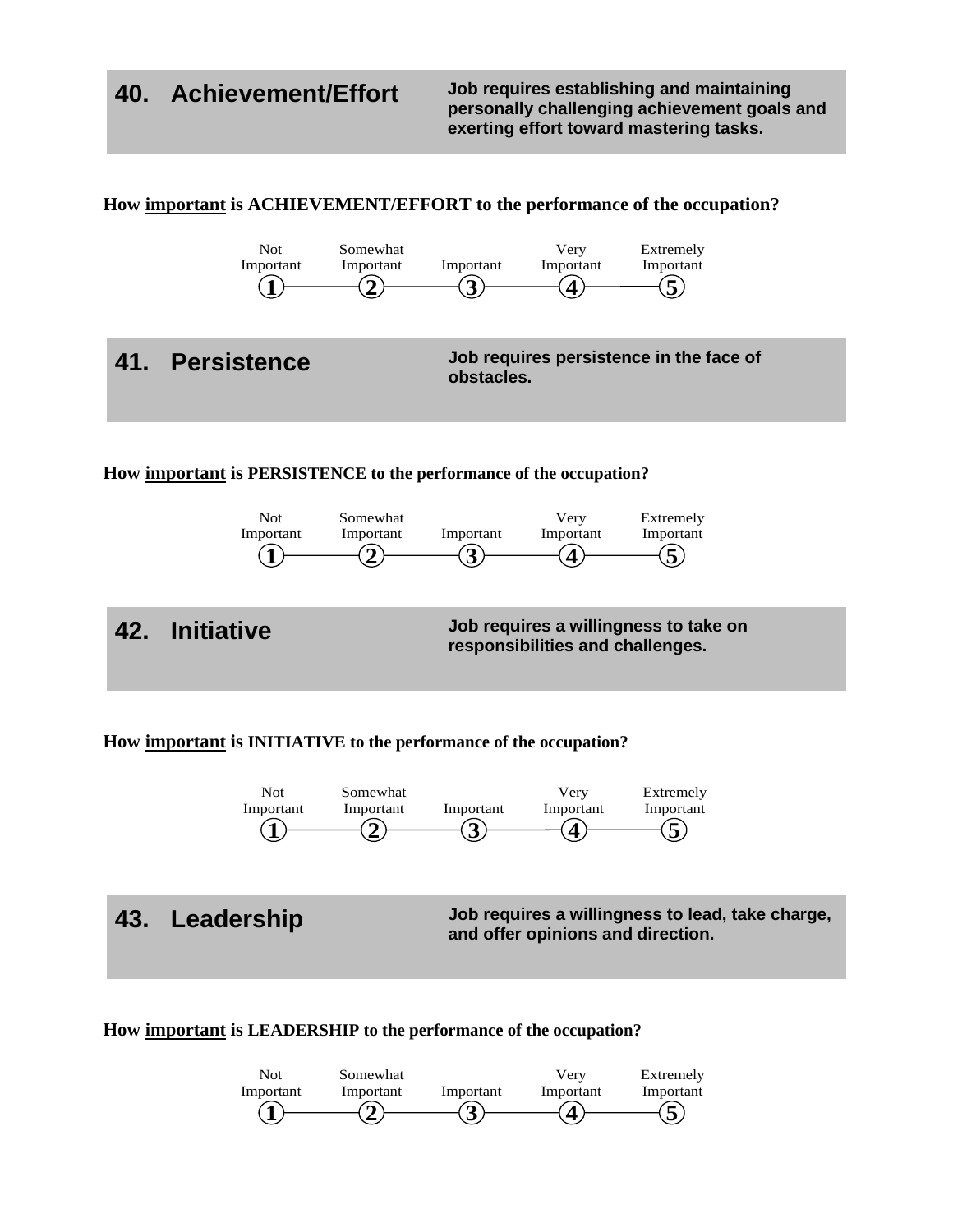**44. Cooperation Job requires being pleasant with others and displaying a good-natured, cooperative attitude.** 



**How important is SOCIAL ORIENTATION to the performance of the occupation?**



**47. Self-Control Job requires maintaining composure, keeping emotions in check, controlling anger, and avoiding aggressive behavior, even in very difficult situations.** 

**How important is SELF-CONTROL to the performance of the occupation?**

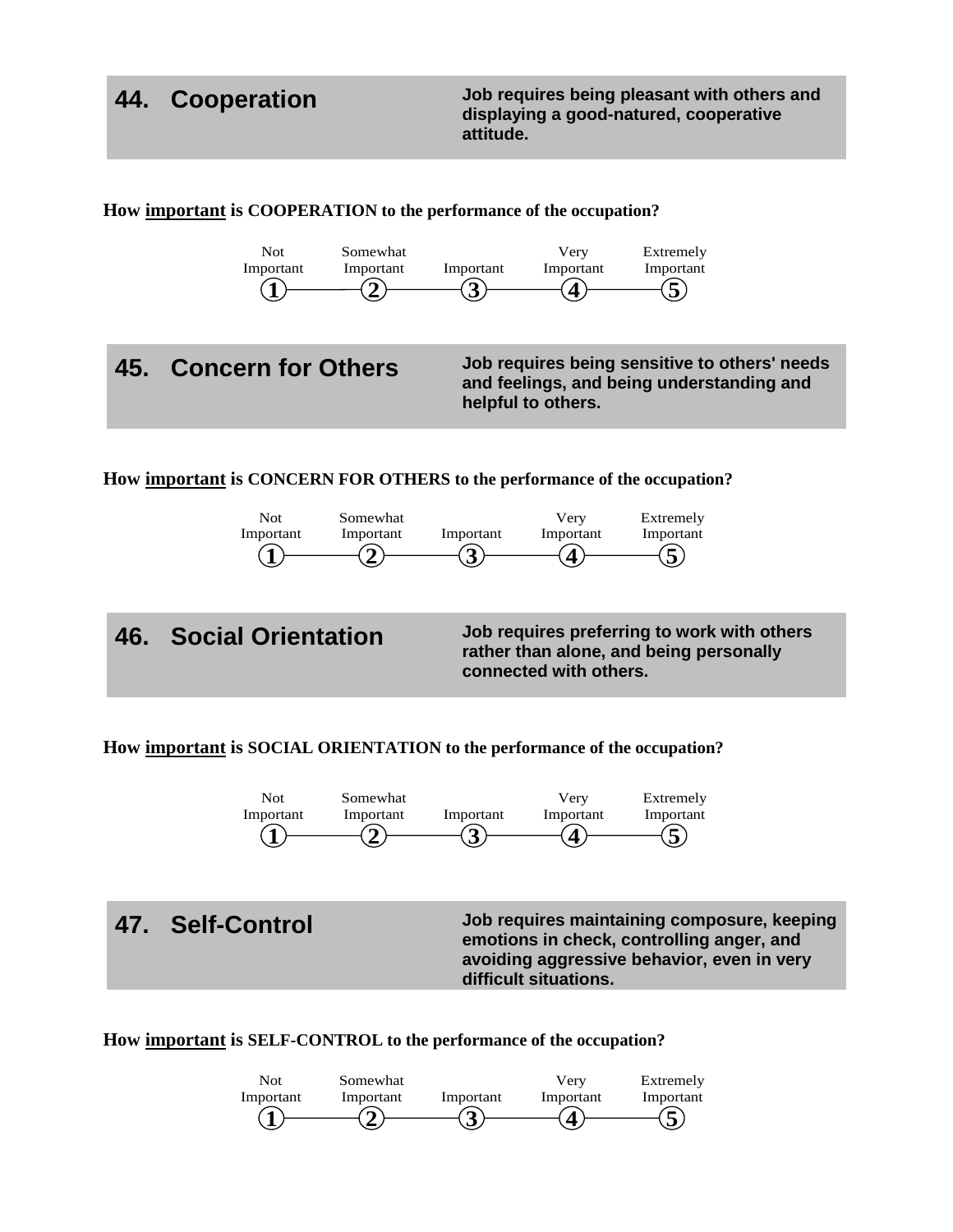**48. Stress Tolerance Job requires accepting criticism and dealing calmly and effectively with high-stress situations.**